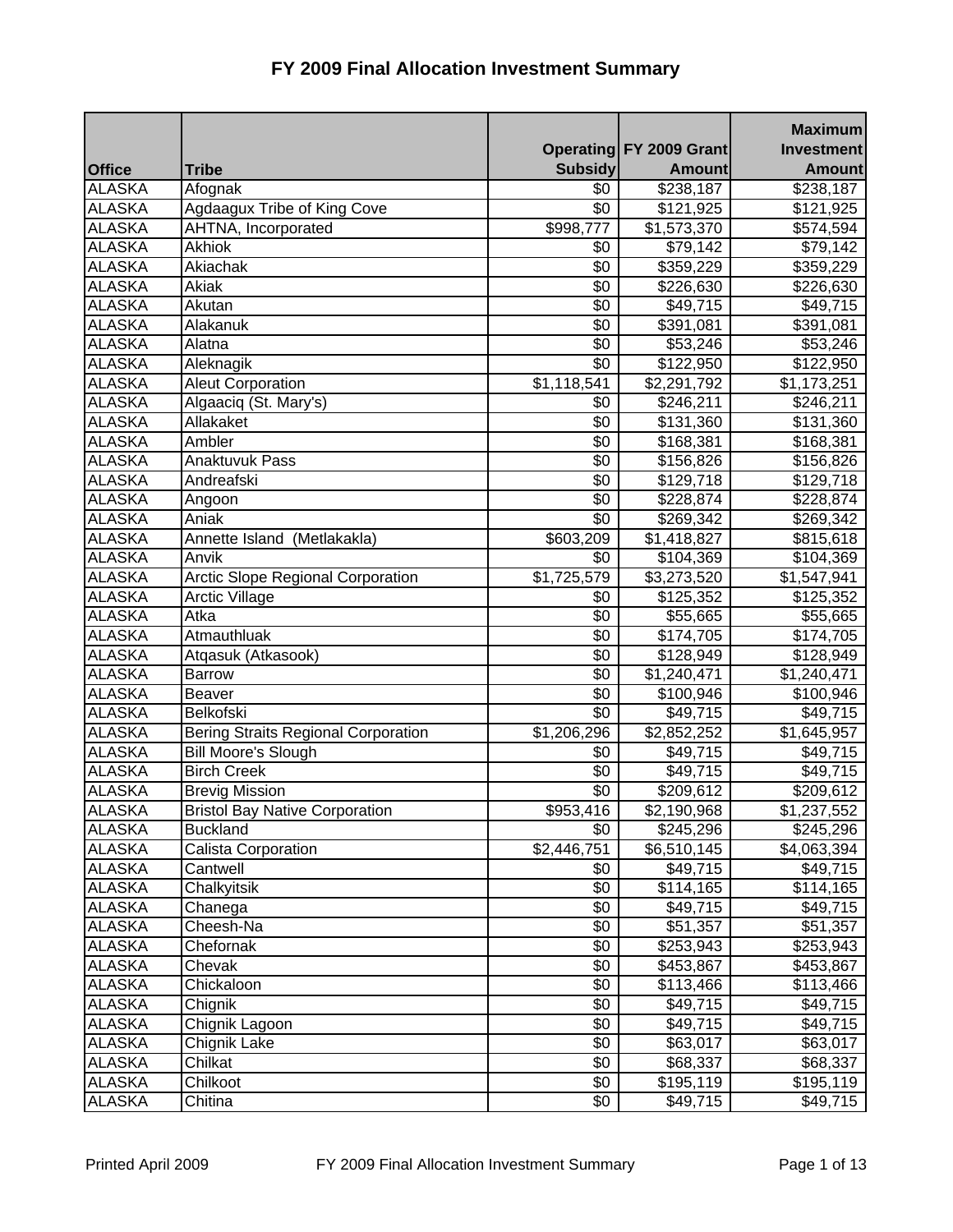|               |                                        |                    |                                | <b>Maximum</b>        |
|---------------|----------------------------------------|--------------------|--------------------------------|-----------------------|
|               |                                        |                    | <b>Operating FY 2009 Grant</b> | <b>Investment</b>     |
| <b>Office</b> | <b>Tribe</b>                           | <b>Subsidy</b>     | <b>Amount</b>                  | <b>Amount</b>         |
| <b>ALASKA</b> | Chuathbaluk                            | $\overline{30}$    | \$115,196                      | \$115,196             |
| <b>ALASKA</b> | Chugach Alaska Corporation             | \$1,178,984        | \$2,578,631                    | \$1,399,647           |
| <b>ALASKA</b> | Chuloonawick                           | \$0                | \$49,715                       | \$49,715              |
| <b>ALASKA</b> | Circle                                 | \$0                | \$66,292                       | \$66,292              |
| <b>ALASKA</b> | <b>Clark's Point</b>                   | \$0                | \$79,883                       | \$79,883              |
| <b>ALASKA</b> | Cook Inlet Alaska Native Regional Corp | $\sqrt{2,791,607}$ | $\overline{$14,554,858}$       | \$11,763,251          |
| <b>ALASKA</b> | Council                                | \$0                | \$49,715                       | \$49,715              |
| <b>ALASKA</b> | Craig                                  | \$0                | \$196,694                      | \$196,694             |
| <b>ALASKA</b> | <b>Crooked Creek</b>                   | \$0                | \$142,716                      | \$142,716             |
| <b>ALASKA</b> | Curyung (Dillingham)                   | $\sqrt{6}$         | \$599,993                      | \$599,993             |
| <b>ALASKA</b> | Deering                                | \$0                | \$98,812                       | \$98,812              |
| <b>ALASKA</b> | Dot Lake                               | \$0                | \$49,715                       | \$49,715              |
| <b>ALASKA</b> | Douglas                                | $\sqrt{6}$         | \$147,070                      | \$147,070             |
| <b>ALASKA</b> | Doyon, Ltd.                            | \$569,518          | \$5,531,429                    | \$4,961,911           |
| <b>ALASKA</b> | Eagle                                  | \$0                | \$57,370                       | \$57,370              |
| <b>ALASKA</b> | Eek                                    | \$0                | \$271,971                      | \$271,971             |
| <b>ALASKA</b> | Egegik                                 | \$0                | \$51,537                       | \$51,537              |
| <b>ALASKA</b> | Eklutna                                | \$0                | \$49,715                       | \$49,715              |
| <b>ALASKA</b> | Ekuk                                   | $\sqrt{6}$         | \$49,715                       | \$49,715              |
| <b>ALASKA</b> | Ekwok                                  | \$0                | \$120,986                      | \$120,986             |
| <b>ALASKA</b> | Elim                                   | \$0                | \$102,550                      | \$102,550             |
| <b>ALASKA</b> | Emmonak                                | $\overline{50}$    | \$385,616                      | \$385,616             |
| <b>ALASKA</b> | Evansville (Bettles Field)             | \$0                | \$49,715                       | \$49,715              |
| <b>ALASKA</b> | Eyak                                   | \$0                | $\overline{$}136,231$          | \$136,231             |
| <b>ALASKA</b> | <b>False Pass</b>                      | \$0                | \$49,715                       | \$49,715              |
| <b>ALASKA</b> | Fort Yukon                             | $\overline{50}$    | \$495,040                      | \$495,040             |
| <b>ALASKA</b> | Gakona                                 | \$0                | \$49,715                       | \$49,715              |
| <b>ALASKA</b> | Galena                                 | \$0                | \$191,074                      | \$191,074             |
| <b>ALASKA</b> | Gambell                                | \$0                | \$393,866                      | \$393,866             |
| <b>ALASKA</b> | Georgetown                             | \$0                | \$49,715                       | \$49,715              |
| <b>ALASKA</b> | Golovin (Chinik)                       | \$0                | \$99,897                       | \$99,897              |
| <b>ALASKA</b> | Goodnews Bay                           | $\sqrt[6]{}$       | \$216,082                      | $\overline{$}216,082$ |
| <b>ALASKA</b> | Grayling                               | \$0                | \$169,448                      | \$169,448             |
| <b>ALASKA</b> | Gulkana                                | \$0                | \$56,715                       | \$56,715              |
| <b>ALASKA</b> | Hamilton                               | \$0                | $\sqrt{2}49,715$               | \$49,715              |
| <b>ALASKA</b> | <b>Healy Lake</b>                      | \$0                | \$49,715                       | \$49,715              |
| <b>ALASKA</b> | <b>Holy Cross</b>                      | \$0                | \$158,013                      | \$158,013             |
| <b>ALASKA</b> | Hoonah                                 | $\sqrt[6]{}$       | \$242,475                      | \$242,475             |
| <b>ALASKA</b> | Hooper Bay                             | \$0                | \$722,200                      | \$722,200             |
| <b>ALASKA</b> | Hughes                                 | \$0                | \$62,363                       | \$62,363              |
| <b>ALASKA</b> | Huslia                                 | \$0                | \$197,535                      | \$197,535             |
| <b>ALASKA</b> | Hydaburg                               | \$0                | \$163,724                      | \$163,724             |
| <b>ALASKA</b> | Igiugig                                | \$0                | \$49,715                       | \$49,715              |
| <b>ALASKA</b> | Iliamna                                | \$0                | \$49,715                       | \$49,715              |
| <b>ALASKA</b> | Inalik (Diomede)                       | \$0                | \$141,741                      | \$141,741             |
| <b>ALASKA</b> | Iqurmuit                               | \$0                | \$136,103                      | \$136,103             |
| <b>ALASKA</b> | <b>Ivanof Bay</b>                      | $\overline{50}$    | \$49,715                       | \$49,715              |
| <b>ALASKA</b> | Kaguyak                                | \$0                | \$49,715                       | \$49,715              |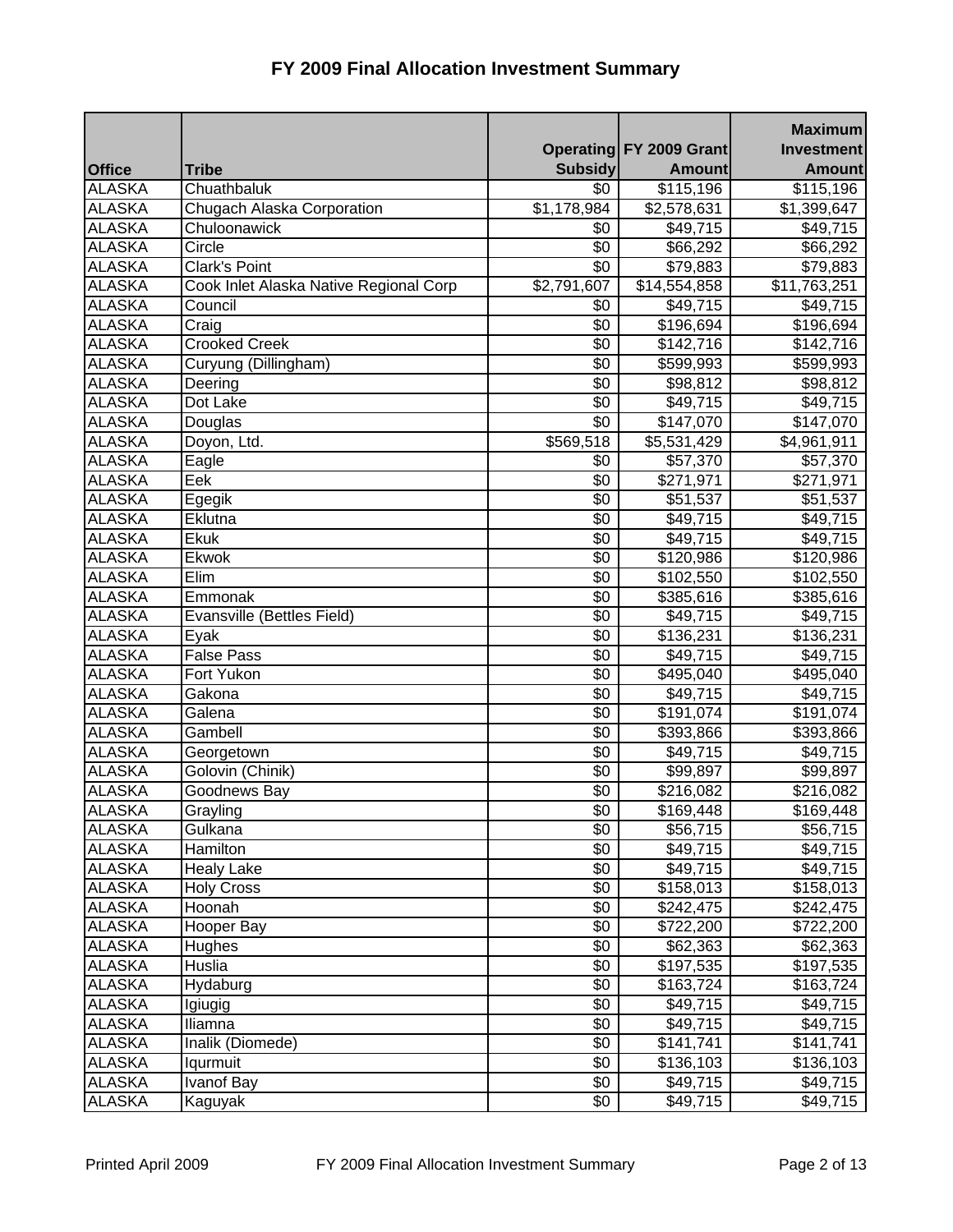|               |                                   |                |                                | <b>Maximum</b>       |
|---------------|-----------------------------------|----------------|--------------------------------|----------------------|
|               |                                   |                | <b>Operating FY 2009 Grant</b> | Investment           |
| <b>Office</b> | <b>Tribe</b>                      | <b>Subsidy</b> | <b>Amount</b>                  | <b>Amount</b>        |
| <b>ALASKA</b> | Kake                              | $\sqrt[6]{}$   | \$294,631                      | \$294,631            |
| <b>ALASKA</b> | Kaktovik                          | \$0            | \$146,320                      | \$146,320            |
| <b>ALASKA</b> | Kalskag                           | \$0            | \$186,682                      | \$186,682            |
| <b>ALASKA</b> | Kaltag                            | \$0            | \$162,657                      | \$162,657            |
| <b>ALASKA</b> | Kanatak                           | \$0            | \$49,715                       | \$49,715             |
| <b>ALASKA</b> | Karluk                            | \$0            | \$49,715                       | \$49,715             |
| <b>ALASKA</b> | Kasigluk                          | \$0            | \$343,700                      | \$343,700            |
| <b>ALASKA</b> | Kassan                            | $\sqrt{6}$     | \$49,715                       | \$49,715             |
| <b>ALASKA</b> | Kenaitze                          | \$0            | \$708,310                      | \$708,310            |
| <b>ALASKA</b> | Ketchikan                         | \$0            | \$901,092                      | \$901,092            |
| <b>ALASKA</b> | Kiana                             | \$0            | \$248,789                      | \$248,789            |
| <b>ALASKA</b> | King Island                       | \$0            | \$163,119                      | \$163,119            |
| <b>ALASKA</b> | King Salmon                       | \$0            | \$49,715                       | \$49,715             |
| <b>ALASKA</b> | Kipnuk                            | \$0            | \$443,430                      | \$443,430            |
| <b>ALASKA</b> | Kivalina                          | $\sqrt[6]{}$   | \$242,211                      | \$242,211            |
| <b>ALASKA</b> | Klawock                           | \$0            | \$180,272                      | \$180,272            |
| <b>ALASKA</b> | Kluti Kaah (Copper Center)        | \$0            | \$128,069                      | \$128,069            |
| <b>ALASKA</b> | Knik                              | \$0            | \$921,046                      | \$921,046            |
| <b>ALASKA</b> | Kobuk                             | $\sqrt{6}$     | \$98,296                       | \$98,296             |
| <b>ALASKA</b> | Kokhanok                          | \$0            | $\overline{$}124,220$          | \$124,220            |
| <b>ALASKA</b> | Koliganek                         | \$0            | \$140,626                      | \$140,626            |
| <b>ALASKA</b> | Kongiganak                        | \$0            | \$246,920                      | \$246,920            |
| <b>ALASKA</b> | Koniag, Incorporated              | \$2,348,127    | \$3,528,534                    | \$1,180,407          |
| <b>ALASKA</b> | Kotlik                            | \$0            | \$328,851                      | \$328,851            |
| <b>ALASKA</b> | Kotzebue                          | \$0            | \$1,054,778                    | \$1,054,778          |
| <b>ALASKA</b> | Koyuk                             | $\sqrt[6]{}$   | $\overline{$}116,633$          | $\sqrt{3}116,633$    |
| <b>ALASKA</b> | Koyukuk                           | \$0            | \$99,717                       | \$99,717             |
| <b>ALASKA</b> | Kwethluk                          | \$0            | \$532,133                      | \$532,133            |
| <b>ALASKA</b> | Kwigillingok                      | \$0            | \$207,681                      | \$207,681            |
| <b>ALASKA</b> | Kwinhagak (Quinhagak)             | \$0            | \$441,844                      | \$441,844            |
| <b>ALASKA</b> | Larsen Bay                        | \$0            | \$49,715                       | \$49,715             |
| <b>ALASKA</b> | Lesnoi (Woody Island)             | \$0            | \$49,715                       | \$49,715             |
| <b>ALASKA</b> | Levelock                          | \$0            | \$84,695                       | \$84,695             |
| <b>ALASKA</b> | Lime Village                      | \$0            | \$49,715                       | \$49,715             |
| ALASKA        | Lower.Kalskag                     | \$0            | \$214,829                      | \$214,829            |
| <b>ALASKA</b> | <b>Manley Hot Springs</b>         | \$0            | \$51,653                       | \$51,653             |
| <b>ALASKA</b> | Manokotak                         | \$0            | \$240,509                      | \$240,509            |
| <b>ALASKA</b> | Marshall                          | \$0            | \$257,322                      | \$257,322            |
| <b>ALASKA</b> | Mary's Igloo                      | \$0            | \$49,715                       | \$49,715             |
| <b>ALASKA</b> | McGrath                           | $\sqrt[6]{}$   | \$138,898                      | \$138,898            |
| <b>ALASKA</b> | Mekoryuk                          | \$0            | \$122,541                      | \$122,541            |
| <b>ALASKA</b> | Mentasta                          | \$0            | \$74,024                       | \$74,024             |
| <b>ALASKA</b> | Minto                             | \$0            | \$191,752                      | \$191,752            |
| <b>ALASKA</b> | Mountain Village (Asa'Carsarmiut) | \$0            | \$351,510                      | \$351,510            |
| ALASKA        | Naknek                            | \$0            | \$114,041                      | \$114,041            |
| <b>ALASKA</b> | <b>NANA Corporation</b>           | \$1,561,312    | \$3,200,637                    | \$1,639,324          |
| <b>ALASKA</b> | Nanwelek (English Bay)            | \$0            | \$98,081                       | \$98,081             |
| <b>ALASKA</b> | Napaimute                         | \$0            | $\overline{$}49,715$           | $\overline{$}49,715$ |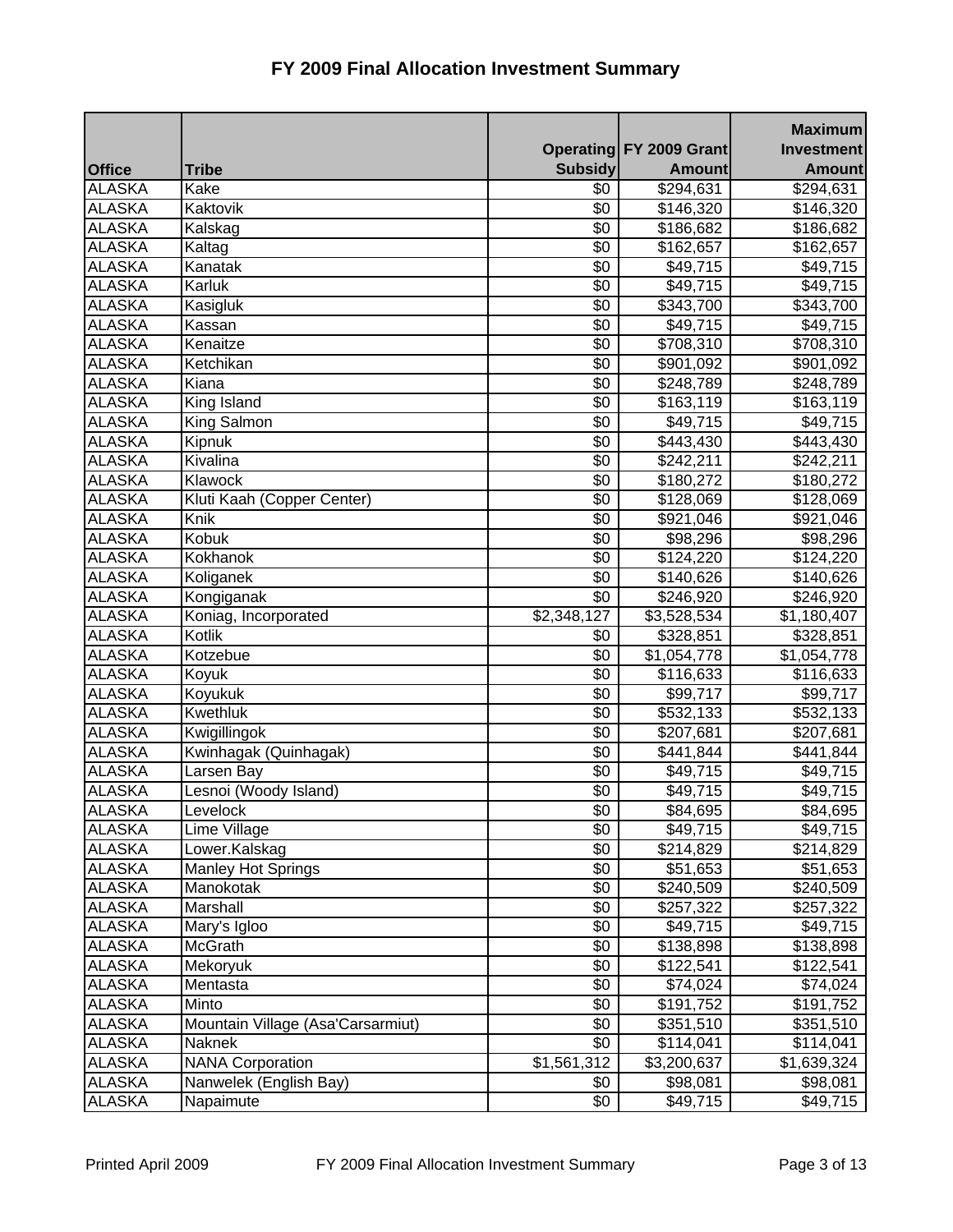|               |                               |                |                         | <b>Maximum</b>        |
|---------------|-------------------------------|----------------|-------------------------|-----------------------|
|               |                               |                | Operating FY 2009 Grant | <b>Investment</b>     |
| <b>Office</b> | <b>Tribe</b>                  | <b>Subsidy</b> | <b>Amount</b>           | <b>Amount</b>         |
| <b>ALASKA</b> | Napakiak                      | \$0            | \$281,779               | \$281,779             |
| <b>ALASKA</b> | Napaskiak                     | \$0            | \$282,411               | \$282,411             |
| <b>ALASKA</b> | Nelson Lagoon                 | $\sqrt{6}$     | \$49,715                | \$49,715              |
| <b>ALASKA</b> | Nenana                        | \$0            | $\overline{$}133,622$   | \$133,622             |
| <b>ALASKA</b> | New Stuyahok                  | \$0            | \$303,437               | \$303,437             |
| <b>ALASKA</b> | Newhalen                      | \$0            | \$66,327                | \$66,327              |
| <b>ALASKA</b> | Newtok                        | \$0            | \$182,221               | $\overline{$182,221}$ |
| <b>ALASKA</b> | Nightmute                     | $\sqrt{6}$     | \$136,548               | \$136,548             |
| <b>ALASKA</b> | Nikolai                       | $\sqrt{6}$     | \$85,642                | \$85,642              |
| <b>ALASKA</b> | Nikolski                      | \$0            | \$49,715                | \$49,715              |
| <b>ALASKA</b> | Ninilchik                     | \$0            | \$338,123               | \$338,123             |
| <b>ALASKA</b> | Noatak                        | \$0            | \$258,416               | \$258,416             |
| <b>ALASKA</b> | Nome                          | \$0            | \$814,205               | \$814,205             |
| <b>ALASKA</b> | Nondalton                     | \$0            | \$148,614               | \$148,614             |
| <b>ALASKA</b> | Noorvik                       | $\sqrt{6}$     | $\overline{$}268,736$   | \$268,736             |
| <b>ALASKA</b> | Northway                      | \$0            | \$141,271               | \$141,271             |
| <b>ALASKA</b> | Nuiqsut                       | \$0            | \$283,605               | \$283,605             |
| <b>ALASKA</b> | Nulato                        | \$0            | \$210,837               | \$210,837             |
| <b>ALASKA</b> | Nunapitchuk                   | $\sqrt[6]{}$   | \$282,015               | \$282,015             |
| <b>ALASKA</b> | Ohogamiut                     | \$0            | \$49,715                | \$49,715              |
| <b>ALASKA</b> | <b>Old Harbor</b>             | \$0            | \$161,921               | \$161,921             |
| <b>ALASKA</b> | Orutsararmuit (Bethel)        | $\sqrt{6}$     | \$1,348,898             | \$1,348,898           |
| <b>ALASKA</b> | Oscarville                    | \$0            | \$70,542                | \$70,542              |
| <b>ALASKA</b> | Ouzinkie                      | \$0            | \$92,207                | \$92,207              |
| <b>ALASKA</b> | Paimiut                       | \$0            | \$49,715                | \$49,715              |
| <b>ALASKA</b> | <b>Pauloff Harbor Village</b> | $\sqrt{6}$     | \$49,715                | \$49,715              |
| <b>ALASKA</b> | Pedro Bay                     | \$0            | \$49,715                | \$49,715              |
| <b>ALASKA</b> | Perryville                    | \$0            | \$70,164                | \$70,164              |
| <b>ALASKA</b> | Petersburg                    | \$0            | \$205,644               | \$205,644             |
| <b>ALASKA</b> | <b>Pilot Point</b>            | \$0            | \$56,446                | \$56,446              |
| <b>ALASKA</b> | <b>Pilot Station</b>          | \$0            | \$325,141               | \$325,141             |
| <b>ALASKA</b> | Pitka's Point                 | \$0            | \$81,269                | \$81,269              |
| <b>ALASKA</b> | Platinum                      | \$0            | \$53,286                | \$53,286              |
| <b>ALASKA</b> | Point Hope                    | \$0            | \$377,218               | \$377,218             |
| <b>ALASKA</b> | Point Lay                     | \$0            | \$164,119               | \$164,119             |
| <b>ALASKA</b> | Port Graham                   | \$0            | \$66,531                | \$66,531              |
| <b>ALASKA</b> | Port Heiden                   | \$0            | \$49,715                | \$49,715              |
| <b>ALASKA</b> | Port Lions                    | \$0            | \$98,294                | \$98,294              |
| <b>ALASKA</b> | Portage Creek                 | \$0            | \$49,715                | \$49,715              |
| <b>ALASKA</b> | Qagan Tayagungin (Sand Point) | \$0            | \$139,446               | \$139,446             |
| <b>ALASKA</b> | Qawalangin (Unalaska)         | \$0            | \$106,460               | \$106,460             |
| <b>ALASKA</b> | Rampart                       | \$0            | \$55,324                | \$55,324              |
| <b>ALASKA</b> | <b>Red Devil</b>              | \$0            | \$51,056                | \$51,056              |
| <b>ALASKA</b> | Ruby                          | \$0            | \$169,268               | \$169,268             |
| <b>ALASKA</b> | Saint George                  | \$0            | \$63,068                | \$63,068              |
| <b>ALASKA</b> | Saint Michael                 | \$0            | \$209,588               | \$209,588             |
| <b>ALASKA</b> | Saint Paul                    | \$0            | \$291,224               | \$291,224             |
| <b>ALASKA</b> | Salamatoff                    | \$0            | \$49,715                | \$49,715              |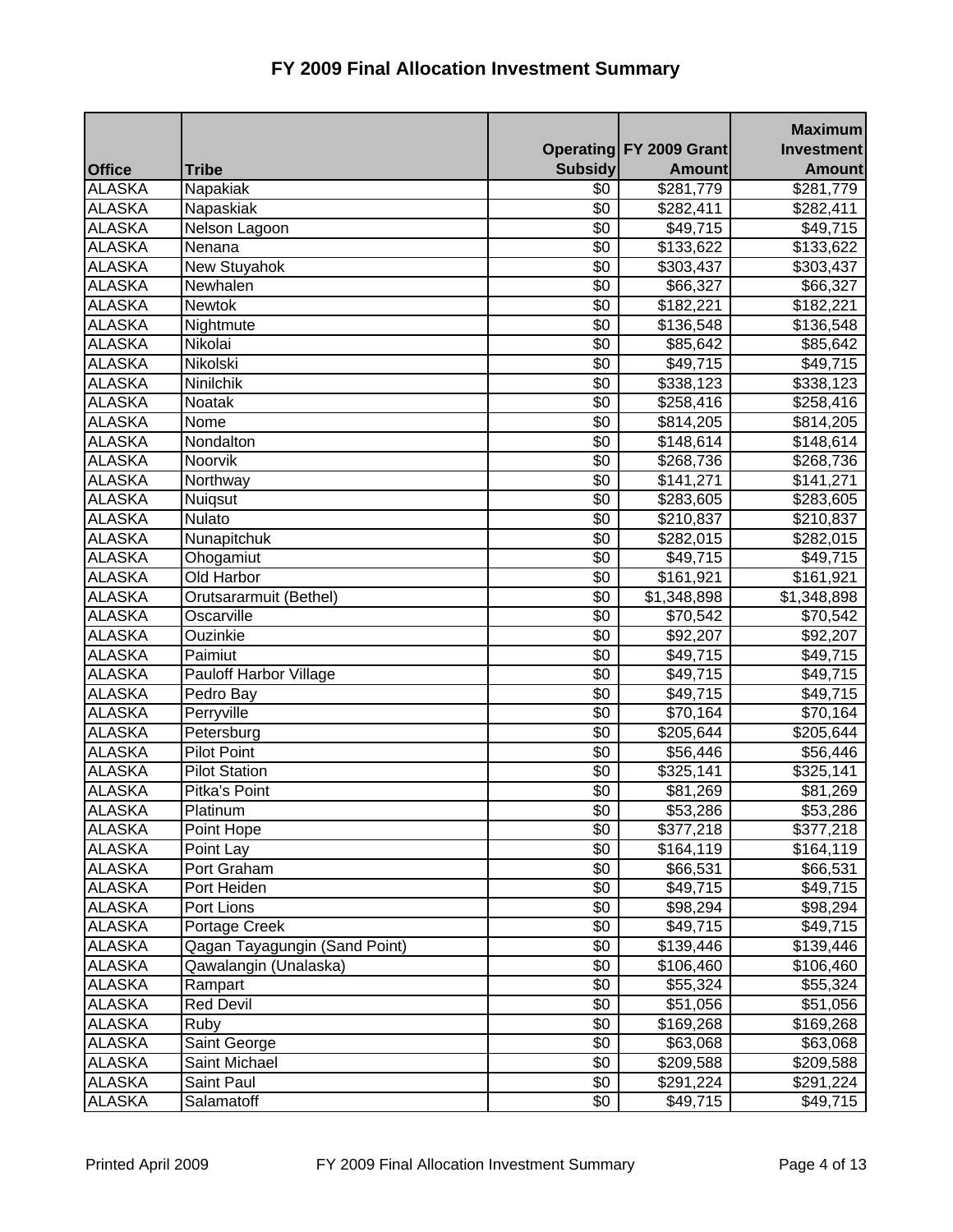|                |                                  |                |                                | <b>Maximum</b>    |
|----------------|----------------------------------|----------------|--------------------------------|-------------------|
|                |                                  |                | <b>Operating FY 2009 Grant</b> | <b>Investment</b> |
| <b>Office</b>  | <b>Tribe</b>                     | <b>Subsidy</b> | <b>Amount</b>                  | <b>Amount</b>     |
| <b>ALASKA</b>  | Savoonga                         | $\sqrt[6]{}$   | $\sqrt{490,741}$               | \$490,741         |
| <b>ALASKA</b>  | Saxman                           | \$0            | \$77,030                       | \$77,030          |
| <b>ALASKA</b>  | Scammon Bay                      | \$0            | \$275,188                      | \$275,188         |
| <b>ALASKA</b>  | Selawik                          | \$0            | \$384,377                      | \$384,377         |
| <b>ALASKA</b>  | Seldovia                         | \$0            | \$60,978                       | \$60,978          |
| <b>ALASKA</b>  | Shageluk                         | \$0            | \$105,842                      | \$105,842         |
| <b>ALASKA</b>  | Shaktoolik                       | $\sqrt[6]{}$   | \$117,652                      | \$117,652         |
| <b>ALASKA</b>  | Sheldon's Point                  | $\sqrt[6]{}$   | \$126,827                      | \$126,827         |
| <b>ALASKA</b>  | Shishmaref                       | \$0            | $\sqrt{2}412,020$              | \$412,020         |
| <b>ALASKA</b>  | Shungnak                         | $\sqrt[6]{}$   | \$140,189                      | \$140,189         |
| <b>ALASKA</b>  | Sitka Tribe (was Baranof Island) | \$400,805      | \$1,291,677                    | \$890,872         |
| <b>ALASKA</b>  | Skagway                          | \$0            | \$49,715                       | \$49,715          |
| <b>ALASKA</b>  | Sleetmute                        | \$0            | \$92,234                       | $\sqrt{$92,234}$  |
| <b>ALASKA</b>  | Solomon                          | \$0            | \$49,715                       | \$49,715          |
| <b>ALASKA</b>  | South Naknek                     | \$0            | \$68,565                       | \$68,565          |
| <b>ALASKA</b>  | <b>Stebbins</b>                  | \$0            | \$363,746                      | \$363,746         |
| <b>ALASKA</b>  | <b>Stevens Village</b>           | \$0            | \$92,941                       | \$92,941          |
| <b>ALASKA</b>  | <b>Stony River</b>               | \$0            | \$83,371                       | \$83,371          |
| <b>ALASKA</b>  | Sun'aq Tribe of Kodiak           | $\sqrt[6]{}$   | \$183,824                      | \$183,824         |
| <b>ALASKA</b>  | Takotna                          | \$0            | \$49,715                       | \$49,715          |
| <b>ALASKA</b>  | <b>Tanacross</b>                 | \$0            | \$145,372                      | \$145,372         |
| <b>ALASKA</b>  | Tanana                           | $\sqrt[6]{}$   | \$251,488                      | \$251,488         |
| <b>ALASKA</b>  | <b>Tatitlek</b>                  | \$0            | \$63,244                       | \$63,244          |
| <b>ALASKA</b>  | <b>Tazlina</b>                   | \$0            | \$49,715                       | \$49,715          |
| <b>ALASKA</b>  | Telida                           | \$0            | \$49,715                       | \$49,715          |
| <b>ALASKA</b>  | Teller                           | $\sqrt[6]{}$   | $\sqrt{3}194,046$              | \$194,046         |
| <b>ALASKA</b>  | <b>Tetlin</b>                    | \$0            | \$145,134                      | \$145,134         |
| <b>ALASKA</b>  | Tlingit-Haida Central Council    | \$2,440,820    | $\overline{$6,320,200}$        | \$3,879,380       |
| <b>ALASKA</b>  | Togiak                           | \$0            | \$591,122                      | \$591,122         |
| <b>ALASKA</b>  | Toksook Bay-Nunakauyarmuit Tribe | \$0            | \$280,438                      | \$280,438         |
| <b>ALASKA</b>  | <b>Tuluksak</b>                  | \$0            | \$255,524                      | \$255,524         |
| <b>ALASKA</b>  | Tuntutuliak                      | \$0            | \$225,203                      | \$225,203         |
| <b>ALASKA</b>  | Tununak                          | \$0            | \$257,889                      | \$257,889         |
| <b>ALASKA</b>  | Twin Hills                       | \$0            | \$49,715                       | \$49,715          |
| <b>ALASKA</b>  | Tyonek                           | \$0            | \$118,690                      | \$118,690         |
| <b>ALASKA</b>  | Ugashik                          | \$0            | \$49,715                       | \$49,715          |
| <b>ALASKA</b>  | Umkumiute                        | \$0            | \$49,715                       | \$49,715          |
| <b>ALASKA</b>  | Unalakleet                       | \$0            | \$334,313                      | \$334,313         |
| <b>ALASKA</b>  | Unga                             | \$0            | \$49,715                       | \$49,715          |
| <b>ALASKA</b>  | Venetie                          | \$0            | \$136,220                      | \$136,220         |
| <b>ALASKA</b>  | Wainwright                       | \$0            | \$316,488                      | \$316,488         |
| <b>ALASKA</b>  | Wales                            | \$0            | \$126,175                      | \$126,175         |
| <b>ALASKA</b>  | White Mountain                   | \$0            | \$183,094                      | \$183,094         |
| <b>ALASKA</b>  | Wrangell                         | \$0            | \$188,539                      | \$188,539         |
| <b>ALASKA</b>  | Yakutat                          | \$0            | \$145,137                      | \$145,137         |
| <b>ALASKA</b>  | <b>TOTAL</b>                     | \$20,343,743   | \$98,203,682                   | \$77,859,939      |
| <b>CHICAGO</b> | Aroostook Band of Micmac         | \$194,096      | \$614,161                      | \$420,065         |
| <b>CHICAGO</b> | <b>Bad River Band</b>            | \$441,704      | \$1,436,870                    | \$995,166         |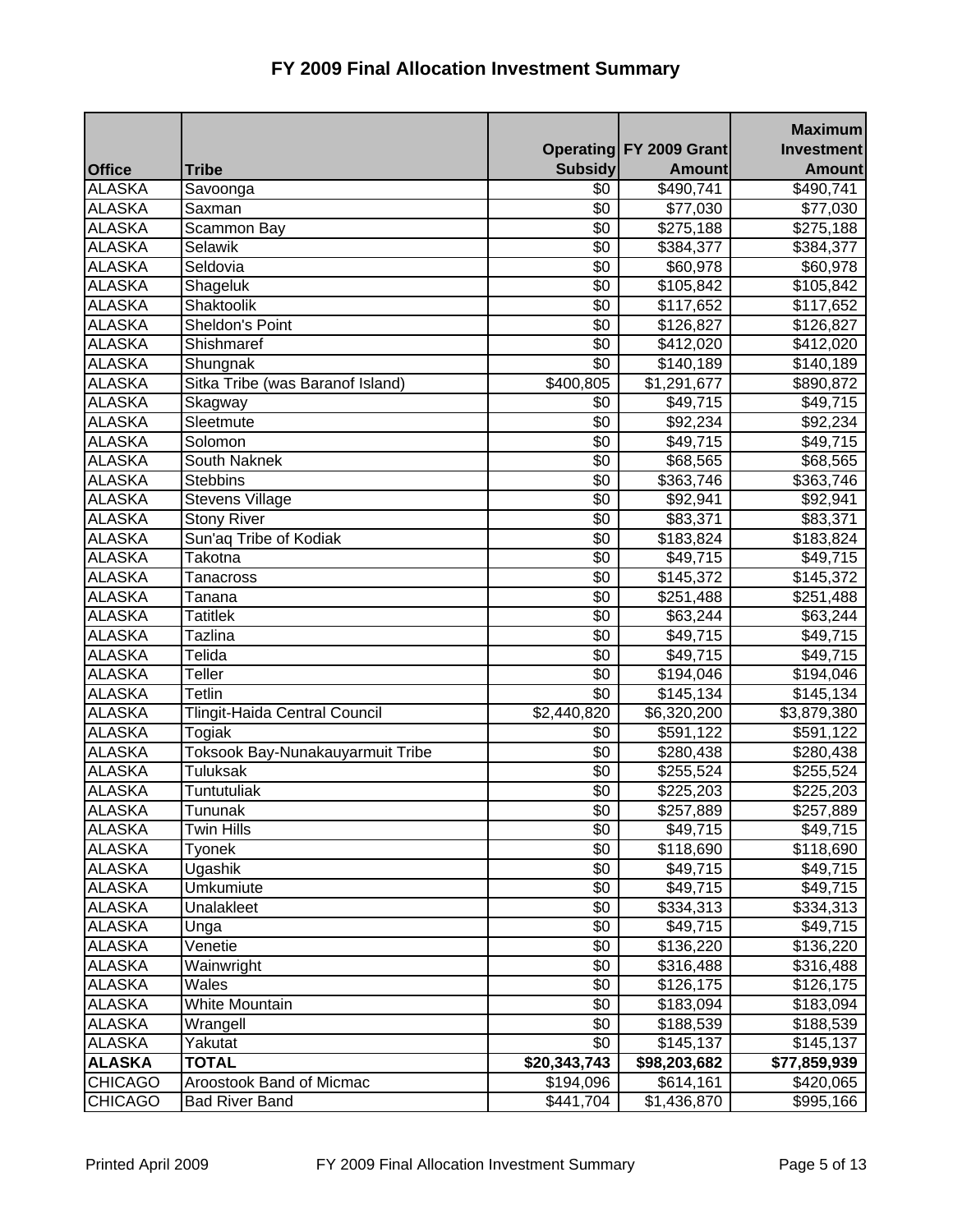| FY 2009 Final Allocation Investment Summary |
|---------------------------------------------|
|---------------------------------------------|

|                                  |                                                                |                             |                            | <b>Maximum</b><br>Investment           |
|----------------------------------|----------------------------------------------------------------|-----------------------------|----------------------------|----------------------------------------|
|                                  | <b>Tribe</b>                                                   |                             | Operating FY 2009 Grant    |                                        |
| <b>Office</b><br><b>CHICAGO</b>  | <b>Bay Mills Indian Community</b>                              | <b>Subsidy</b><br>\$234,837 | <b>Amount</b><br>\$809,575 | <b>Amount</b><br>$\overline{$}574,738$ |
| <b>CHICAGO</b>                   |                                                                |                             |                            |                                        |
|                                  | Boise Forte Band of Minnesota Chippewa<br>Catawba Indian Tribe | \$140,625                   | \$1,029,961                | \$889,336                              |
| <b>CHICAGO</b><br><b>CHICAGO</b> | Cayuga Nation                                                  | \$137,318<br>\$0            | \$1,346,895                | \$1,209,578                            |
| <b>CHICAGO</b>                   | <b>Coharie State Tribe</b>                                     |                             | \$402,291                  | \$402,291                              |
| <b>CHICAGO</b>                   | Eastern Cherokee                                               | \$53,320                    | \$540,310                  | \$486,990                              |
|                                  |                                                                | \$983,476                   | \$2,915,017                | \$1,931,541                            |
| <b>CHICAGO</b>                   | Fond Du Lac Band of Minnesota Chippewa                         | \$710,796                   | \$3,593,058                | \$2,882,262                            |
| <b>CHICAGO</b>                   | <b>Forest County Potawatami</b>                                | \$81,436                    | \$331,602                  | \$250,166                              |
| <b>CHICAGO</b>                   | Grand Portage Band of Minn. Chippewa                           | \$40,043                    | \$361,243                  | \$321,200                              |
| <b>CHICAGO</b>                   | <b>Grand Traverse Band</b>                                     | \$211,931                   | \$1,332,764                | \$1,120,832                            |
| <b>CHICAGO</b>                   | Haliwa-Saponi State Tribe                                      | \$81,962                    | \$638,644                  | \$556,683                              |
| <b>CHICAGO</b>                   | Hannahville Community                                          | \$41,938                    | \$178,469                  | \$136,531                              |
| <b>CHICAGO</b>                   | <b>Ho-Chunk Nation</b>                                         | \$480,271                   | $\overline{4,}159,380$     | $\overline{$3,679,109}$                |
| <b>CHICAGO</b>                   | <b>Houlton Band of Maliseets</b>                               | \$191,281                   | \$478,802                  | \$287,521                              |
| <b>CHICAGO</b>                   | Huron Band of Potawatomi                                       | \$0                         | \$353,932                  | \$353,932                              |
| <b>CHICAGO</b>                   | Keweenaw Bay Indian Community                                  | \$647,854                   | \$1,578,485                | \$930,631                              |
| <b>CHICAGO</b>                   | Lac Courte Oreilles                                            | \$905,826                   | \$2,676,112                | \$1,770,286                            |
| <b>CHICAGO</b>                   | Lac Du Flambeau Band                                           | \$517,285                   | \$1,453,142                | \$935,856                              |
| <b>CHICAGO</b>                   | Lac Vieux Desert Band                                          | \$95,786                    | \$250,888                  | \$155,102                              |
| <b>CHICAGO</b>                   | Leech Lake Band of Minnesota Chippewa                          | \$907,608                   | \$3,817,206                | \$2,909,598                            |
| <b>CHICAGO</b>                   | Little River Band of Ottawa                                    | \$0                         | \$265,341                  | \$265,341                              |
| <b>CHICAGO</b>                   | Little Traverse Bay Band                                       | $\sqrt[6]{}$                | \$410,065                  | \$410,065                              |
| <b>CHICAGO</b>                   | <b>Lower Sioux</b>                                             | \$93,169                    | \$314,936                  | \$221,767                              |
| <b>CHICAGO</b>                   | Lumbee State Tribe                                             | \$549,544                   | \$12,134,583               | \$11,585,038                           |
| <b>CHICAGO</b>                   | Mashpee Wampanoag                                              | \$0                         | \$641,991                  | \$641,991                              |
| <b>CHICAGO</b>                   | Match-e-be-nash-she-wish Band of Potta                         | \$0                         | \$173,997                  | \$173,997                              |
| <b>CHICAGO</b>                   | Menominee Indian Tribe                                         | \$981,423                   | \$2,477,052                | \$1,495,629                            |
| <b>CHICAGO</b>                   | Miccosukee Tribe                                               | \$0                         | \$49,715                   | \$49,715                               |
| <b>CHICAGO</b>                   | Mille Lacs Band of Minnesota Chippewa                          | \$353,503                   | \$1,489,776                | \$1,136,273                            |
| <b>CHICAGO</b>                   | Mississippi Choctaw Tribe                                      | \$931,598                   | \$3,266,510                | \$2,334,912                            |
| <b>CHICAGO</b>                   | <b>MOWA Band of Choctaw Indians</b>                            | \$125,789                   | \$480,461                  | \$354,671                              |
| <b>CHICAGO</b>                   | Narragansett Tribe                                             | \$0                         | \$525,221                  | \$525,221                              |
| <b>CHICAGO</b>                   | Oneida Nation of New York                                      | \$99,855                    | \$820,244                  | \$720,390                              |
| <b>CHICAGO</b>                   | Oneida Tribe                                                   | \$629,091                   | \$3,524,653                | \$2,895,562                            |
| <b>CHICAGO</b>                   | Onondaga Nation                                                | \$0                         | \$96,675                   | \$96,675                               |
| <b>CHICAGO</b>                   | Passamaquoddy Indian Tribe                                     | \$259,563                   | \$897,253                  | \$637,691                              |
| <b>CHICAGO</b>                   | Penobscot Tribe                                                | \$184,135                   | \$993,238                  | \$809,104                              |
| <b>CHICAGO</b>                   | <b>Pleasant Point</b>                                          | \$188,782                   | \$810,315                  | \$621,533                              |
| <b>CHICAGO</b>                   | Poarch Band of Creek Indians                                   | \$332,951                   | \$1,641,209                | \$1,308,258                            |
| <b>CHICAGO</b>                   | Pokagon Band of Potawatomi                                     | \$10,013                    | \$1,836,394                | \$1,826,381                            |
| <b>CHICAGO</b>                   | Red Cliff Band of Lake Superior Chippe                         | \$311,316                   | \$1,122,005                | \$810,689                              |
| <b>CHICAGO</b>                   | Red Lake Band of Chippewa                                      | \$872,977                   | \$3,567,665                | \$2,694,688                            |
| <b>CHICAGO</b>                   | Sac & Fox Tribe                                                | \$50,276                    | \$311,616                  | \$261,340                              |
| <b>CHICAGO</b>                   | Saginaw Chippewa                                               | \$207,522                   | \$1,189,361                | \$981,839                              |
| <b>CHICAGO</b>                   | Saint Croix Chippewa                                           | \$498,441                   | \$1,134,983                | \$636,542                              |
| <b>CHICAGO</b>                   | Sault Ste. Marie Tribe                                         | \$1,224,545                 | \$4,448,115                | \$3,223,570                            |
| <b>CHICAGO</b>                   | Seminole Tribe                                                 | \$0                         | \$1,000,208                | \$1,000,208                            |
| <b>CHICAGO</b>                   | Seneca Nation of New York                                      | \$694,900                   | \$2,686,458                | \$1,991,558                            |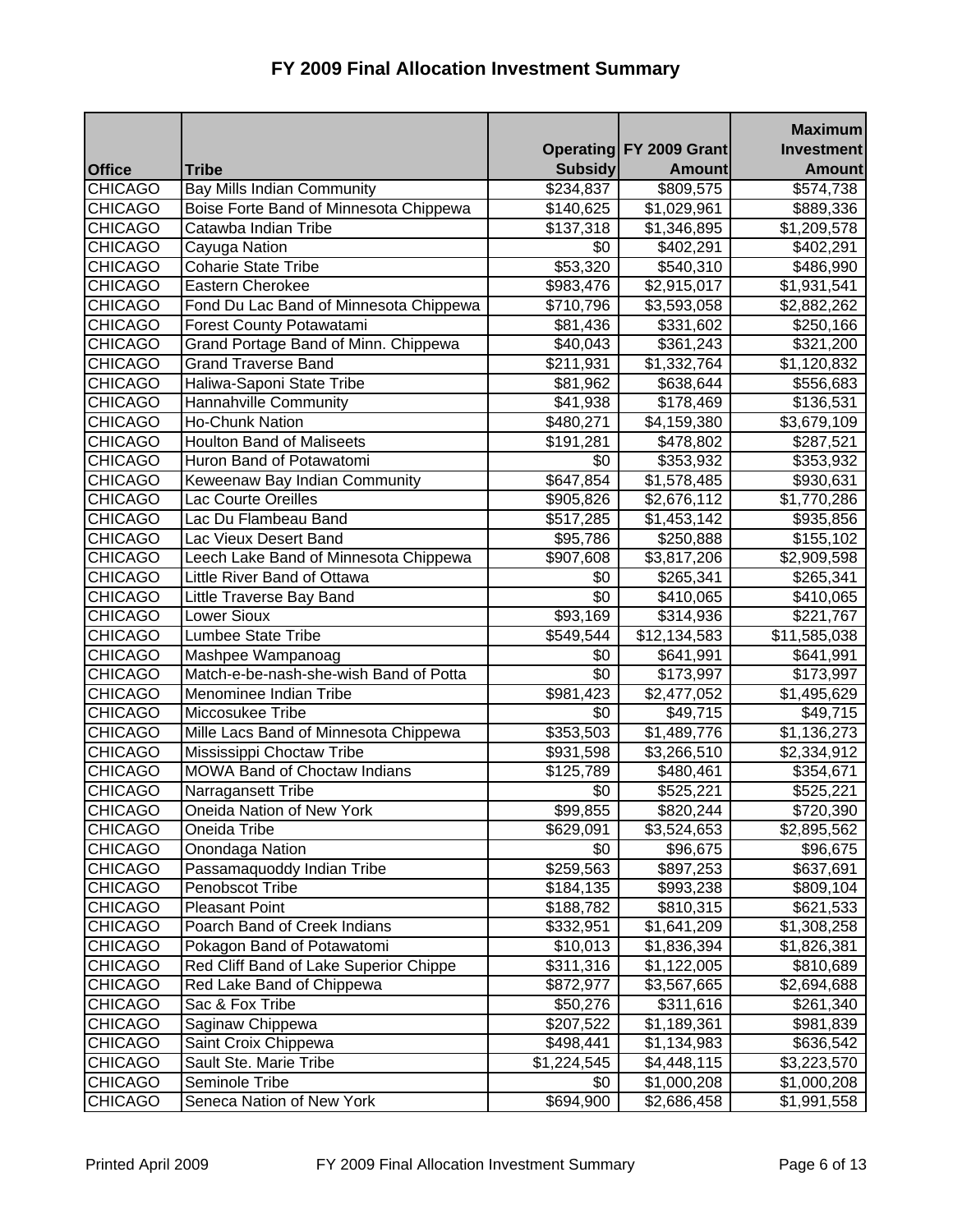|                |                                        |                |                         | <b>Maximum</b>          |
|----------------|----------------------------------------|----------------|-------------------------|-------------------------|
|                |                                        |                | Operating FY 2009 Grant | <b>Investment</b>       |
| <b>Office</b>  | <b>Tribe</b>                           | <b>Subsidy</b> | <b>Amount</b>           | <b>Amount</b>           |
| <b>CHICAGO</b> | Shakopee Sioux                         | \$0            | \$116,237               | \$116,237               |
| <b>CHICAGO</b> | Sokagoan Chippewa Tribe                | \$342,361      | \$816,709               | \$474,349               |
| <b>CHICAGO</b> | St. Regis Mohawk Tribe                 | \$554,493      | \$2,434,565             | \$1,880,072             |
| <b>CHICAGO</b> | Stockbridge-Munsee Tribe               | \$62,586       | \$417,565               | \$354,978               |
| <b>CHICAGO</b> | <b>Tonawanda Band of Senecas</b>       | \$0            | \$138,575               | \$138,575               |
| <b>CHICAGO</b> | <b>Tuscarora Nation</b>                | \$0            | \$141,599               | \$141,599               |
| <b>CHICAGO</b> | <b>Upper Sioux Indian Community</b>    | \$9,451        | \$233,379               | \$223,928               |
| <b>CHICAGO</b> | Waccamaw Siouan State Tribe            | \$23,470       | \$290,612               | \$267,142               |
| <b>CHICAGO</b> | Wampanoag Tribe                        | \$222,690      | \$447,038               | \$224,348               |
| <b>CHICAGO</b> | White Earth Band of Minnesota Chippewa | \$840,637      | \$3,017,414             | \$2,176,777             |
| <b>CHICAGO</b> | <b>TOTAL</b>                           | \$17,754,473   | \$86,662,540            | \$68,908,068            |
| <b>DENVER</b>  | <b>Blackfeet Tribe</b>                 | \$2,230,456    | \$6,499,489             | \$4,269,033             |
| <b>DENVER</b>  | <b>Cheyenne River Sioux</b>            | \$1,736,724    | \$4,978,687             | \$3,241,963             |
| <b>DENVER</b>  | <b>Crow Creek Sioux</b>                | \$499,572      | \$1,195,391             | \$695,819               |
| <b>DENVER</b>  | <b>Crow Tribe</b>                      | \$608,418      | \$2,966,598             | \$2,358,180             |
| <b>DENVER</b>  | <b>Flandreau Santee Sioux</b>          | \$135,829      | \$328,095               | \$192,266               |
| <b>DENVER</b>  | Fort Belknap Indian Community          | \$774,995      | \$2,362,237             | \$1,587,242             |
| <b>DENVER</b>  | Fort Peck Assiniboine and Sioux        | \$1,554,988    | \$4,957,233             | \$3,402,244             |
| <b>DENVER</b>  | Ft. Berthold Affiliated Tribes         | \$1,069,290    | \$3,365,398             | \$2,296,108             |
| <b>DENVER</b>  | <b>Goshute Reservation</b>             | \$136,199      | \$433,934               | \$297,735               |
| <b>DENVER</b>  | Lower Brule Sioux                      | \$406,010      | \$1,197,449             | \$791,439               |
| <b>DENVER</b>  | Northern Arapahoe                      | \$470,341      | \$2,044,037             | \$1,573,696             |
| <b>DENVER</b>  | Northern Cheyenne                      | \$881,320      | \$3,298,856             | \$2,417,536             |
| <b>DENVER</b>  | NW Band of Shoshone Nation             | \$41,700       | \$193,275               | \$151,575               |
| <b>DENVER</b>  | Oglala Sioux of Pine Ridge Reservation | \$2,926,363    | \$10,665,796            | \$7,739,433             |
| <b>DENVER</b>  | Omaha Tribe                            | \$477,241      | \$1,475,605             | \$998,364               |
| <b>DENVER</b>  | Ponca Tribe of Nebraska                | \$146,530      | \$1,576,940             | \$1,430,410             |
| <b>DENVER</b>  | Rocky Boy Chippewa-Cree                | \$866,057      | \$2,624,579             | \$1,758,522             |
| <b>DENVER</b>  | <b>Rosebud Sioux</b>                   | \$2,086,080    | \$7,314,303             | \$5,228,223             |
| <b>DENVER</b>  | Salish and Kootenai Tribes             | \$1,406,719    | \$4,168,015             | \$2,761,296             |
| <b>DENVER</b>  | <b>Santee Sioux Tribe</b>              | \$277,424      | \$949,710               | \$672,286               |
| <b>DENVER</b>  | Shoshone Tribe of the Wind River Reser | \$413,261      | $\overline{$}1,527,770$ | $\overline{$}1,114,509$ |
| <b>DENVER</b>  | Sisseton-Wahpeton Oyate                | \$1,178,282    | \$3,036,849             | \$1,858,567             |
| <b>DENVER</b>  | Skull Valley Band of Goshute           | \$0            | \$49,715                | \$49,715                |
| <b>DENVER</b>  | Southern Ute Tribe                     | \$467,669      | \$1,233,976             | \$766,308               |
| <b>DENVER</b>  | <b>Spirit Lake Sioux Tribe</b>         | \$777,316      | \$2,422,136             | \$1,644,820             |
| <b>DENVER</b>  | <b>Standing Rock Sioux</b>             | \$1,509,960    | \$4,456,735             | \$2,946,774             |
| <b>DENVER</b>  | Turtle Mountain Band of Chippewa       | \$2,109,593    | \$8,542,004             | \$6,432,412             |
| <b>DENVER</b>  | Uintah & Ouray Ute Indian Tribe        | \$318,728      | \$1,489,144             | \$1,170,416             |
| <b>DENVER</b>  | <b>Utah Paiute Tribe</b>               | \$831,743      | \$1,678,118             | \$846,375               |
| <b>DENVER</b>  | Ute Mountain Tribe                     | \$466,551      | \$1,422,737             | \$956,186               |
| <b>DENVER</b>  | Winnebago Tribe                        | \$446,761      | \$1,428,686             | \$981,925               |
| <b>DENVER</b>  | <b>Yankton Sioux</b>                   | \$630,052      | \$2,014,999             | \$1,384,947             |
| <b>DENVER</b>  | <b>TOTAL</b>                           | \$27,882,171   | \$91,898,496            | \$64,016,326            |
|                | OKLAHOMA Absentee-Shawnee              | \$800,218      | \$2,855,996             | \$2,055,778             |
|                | OKLAHOMA Alabama-Couchatta             | \$27,961       | \$198,823               | \$170,862               |
|                | OKLAHOMA Alabama-Quassarte Tribal Town | \$0            | \$106,654               | \$106,654               |
|                | OKLAHOMA Apache Tribe                  | \$69,394       | \$1,146,812             | \$1,077,418             |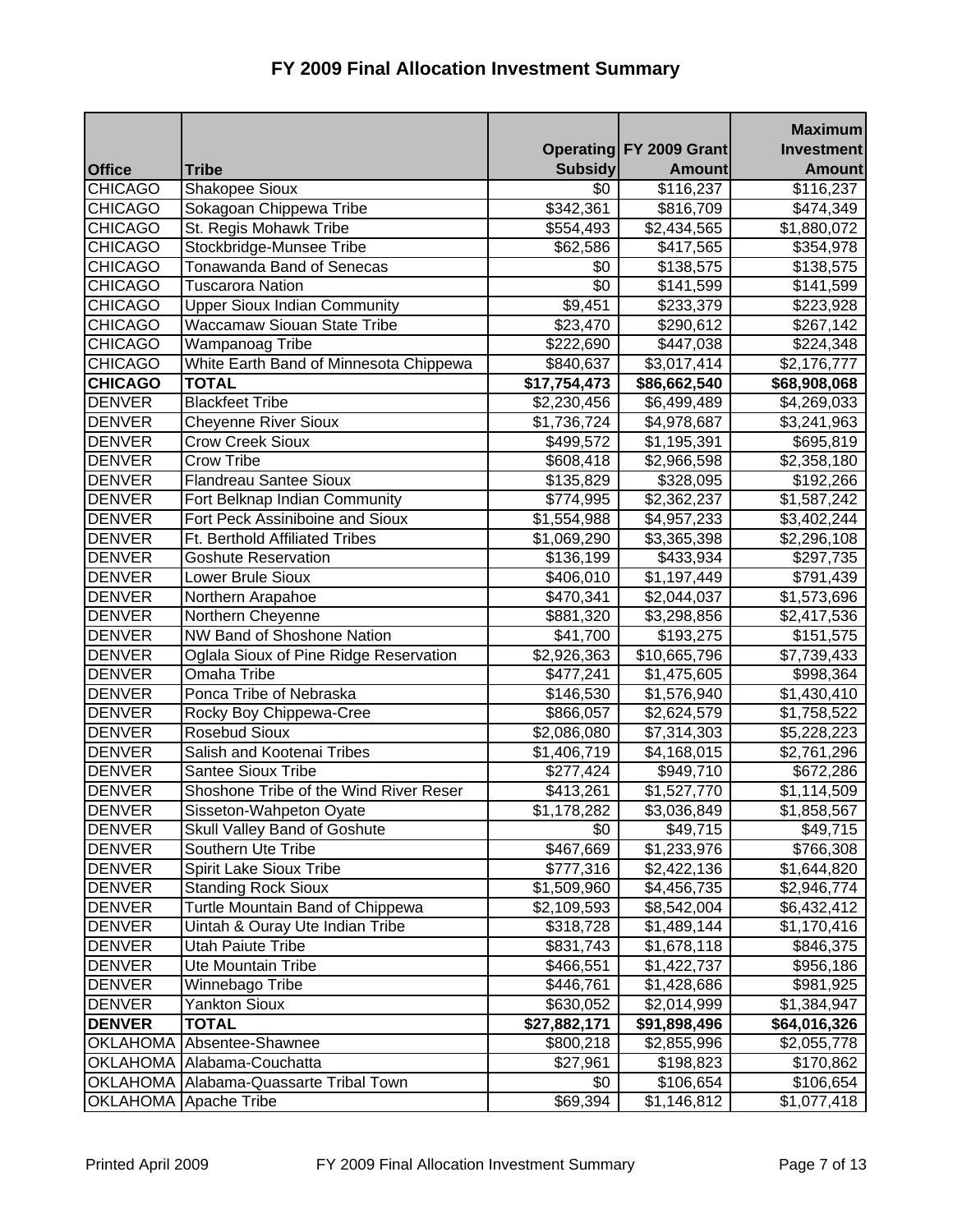|                             |                                            |                          |                                | <b>Maximum</b>          |
|-----------------------------|--------------------------------------------|--------------------------|--------------------------------|-------------------------|
|                             |                                            |                          | <b>Operating FY 2009 Grant</b> | <b>Investment</b>       |
| <b>Office</b>               | <b>Tribe</b>                               | <b>Subsidy</b>           | <b>Amount</b>                  | <b>Amount</b>           |
| OKLAHOMA Caddo Tribe        |                                            | \$50,532                 | $\sqrt{484,085}$               | \$433,553               |
|                             | OKLAHOMA Cherokee Nation                   | \$9,199,022              | $\overline{$29,711,701}$       | \$20,512,679            |
|                             | OKLAHOMA Cheyenne-Arapaho Tribes           | \$139,150                | \$2,456,088                    | \$2,316,938             |
| OKLAHOMA Chickasaw          |                                            | \$4,227,906              | \$11,821,228                   | \$7,593,322             |
|                             | OKLAHOMA Chitimacha Tribe                  | \$13,396                 | \$120,250                      | \$106,854               |
|                             | <b>OKLAHOMA</b> Choctaw Nation             | \$2,458,905              | $\overline{\$11,506,503}$      | $\overline{89,047,599}$ |
|                             | OKLAHOMA Citizen Band Potawatomi Tribe     | \$75,268                 | \$2,732,079                    | \$2,656,811             |
|                             | <b>OKLAHOMA</b> Comanche Nation            | \$424,355                | \$2,191,230                    | \$1,766,875             |
|                             | OKLAHOMA Coushatta Tribe                   | \$7,711                  | \$93,461                       | \$85,750                |
|                             | OKLAHOMA Delaware Nation of West Oklahoma  | \$6,939                  | \$81,678                       | \$74,739                |
|                             | <b>OKLAHOMA Eastern Shawnee Tribe</b>      | \$6,406                  | \$82,798                       | \$76,392                |
|                             | OKLAHOMA   Fort Sill Apache Tribe          | \$8,007                  | \$94,498                       | \$86,491                |
|                             | OKLAHOMA lowa Tribe of Kansas and Nebraska | \$130,018                | \$429,895                      | \$299,877               |
|                             | OKLAHOMA Iowa Tribe of Oklahoma            | \$2,835                  | \$110,770                      | \$107,935               |
|                             | OKLAHOMA Jena Band of Choctaw              | \$0                      | \$72,366                       | \$72,366                |
| OKLAHOMA Kaw Tribe          |                                            | \$51,261                 | $\overline{$845,729}$          | \$794,468               |
|                             | OKLAHOMA Kialegee Tribal Town              | \$0                      | \$68,595                       | \$68,595                |
|                             | OKLAHOMA Kickapoo Tribe                    | \$198,482                | \$858,629                      | \$660,147               |
|                             | OKLAHOMA Kickapoo Tribe of Oklahoma        | \$47,410                 | \$483,439                      | \$436,029               |
| OKLAHOMA Kiowa Tribe        |                                            | \$107,435                | \$1,438,165                    | \$1,330,730             |
| OKLAHOMA Miami Tribe        |                                            | \$0                      | \$69,231                       | \$69,231                |
| <b>OKLAHOMA</b> Modoc Tribe |                                            | \$37,002                 | $\overline{$}120,063$          | \$83,061                |
|                             | OKLAHOMA Muscogee (Creek) Nation           | \$1,229,853              | \$14,404,299                   | \$13,174,445            |
| OKLAHOMA Osage Tribe        |                                            | \$88,708                 | \$1,675,388                    | \$1,586,680             |
|                             | OKLAHOMA Otoe-Missouria Tribe              | \$123,376                | \$343,291                      | \$219,915               |
| OKLAHOMA Ottawa Tribe       |                                            | \$0                      | \$244,630                      | \$244,630               |
|                             | OKLAHOMA Pawnee Tribe                      | \$68,076                 | \$532,097                      | \$464,021               |
| OKLAHOMA Peoria Tribe       |                                            | \$626,330                | $\overline{$}1,502,611$        | \$876,282               |
| OKLAHOMA   Ponca Tribe      |                                            | \$98,361                 | \$813,537                      | \$715,176               |
|                             | <b>OKLAHOMA</b> Prairie Band of Potawatomi | \$36,955                 | \$249,430                      | \$212,475               |
|                             | OKLAHOMA Quapaw Tribe                      | \$0                      | \$283,778                      | \$283,778               |
|                             | OKLAHOMA Sac and Fox of Missouri           | \$91,203                 | \$200,126                      | \$108,923               |
|                             | OKLAHOMA Sac and Fox Tribe                 | \$271,556                | \$1,754,838                    | \$1,483,282             |
|                             | <b>OKLAHOMA Seminole Nation</b>            | \$672,764                | \$1,722,349                    | \$1,049,585             |
|                             | OKLAHOMA Seneca-Cayuga                     | \$0                      | \$115,443                      | \$115,443               |
| OKLAHOMA Shawnee            |                                            | \$0                      | \$49,715                       | \$49,715                |
|                             | OKLAHOMA Texas Band of Kickapoo Indians    | \$51,685                 | \$235,790                      | \$184,105               |
|                             | OKLAHOMA Thlopthlocco Tribal Town          | \$0                      | \$163,039                      | \$163,039               |
|                             | <b>OKLAHOMA Tonkawa Tribe</b>              | \$151,031                | \$510,023                      | \$358,992               |
|                             | <b>OKLAHOMA</b> Tunica-Biloxi Tribe        | \$0                      | \$284,907                      | \$284,907               |
|                             | OKLAHOMA United Keetoowah                  | \$0                      | \$49,715                       | \$49,715                |
|                             | OKLAHOMA Wichita Tribe                     | \$130,166                | \$488,940                      | \$358,774               |
|                             | OKLAHOMA Wyandotte Nation                  | \$8,329                  | \$522,166                      | \$513,837               |
| <b>OKLAHOMA TOTAL</b>       |                                            | $\overline{$21,738,007}$ | \$96,326,878                   | \$74,588,872            |
| <b>PHOENIX</b>              | Acoma Pueblo                               | \$216,647                | \$1,104,644                    | \$887,997               |
| PHOENIX                     | Agua Caliente Band of Cahuilla             | \$0                      | \$107,259                      | \$107,259               |
| <b>PHOENIX</b>              | Ak-Chin                                    | \$128,176                | \$354,583                      | \$226,407               |
| PHOENIX                     | Alturas Rancheria                          | \$0                      | \$49,715                       | \$49,715                |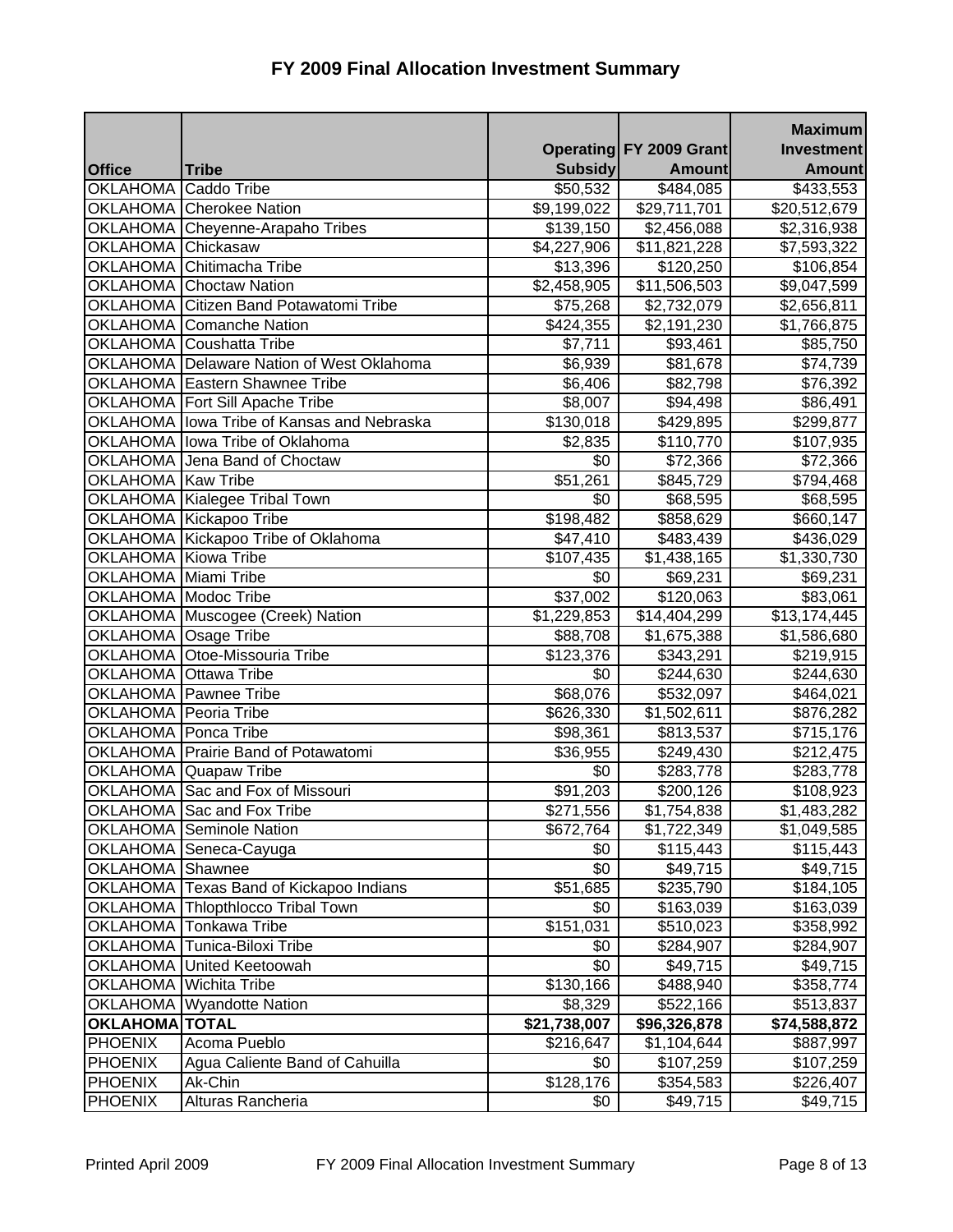|                |                                        |                  |                         | <b>Maximum</b>    |
|----------------|----------------------------------------|------------------|-------------------------|-------------------|
|                |                                        |                  | Operating FY 2009 Grant | <b>Investment</b> |
| <b>Office</b>  | Tribe                                  | <b>Subsidy</b>   | Amount                  | <b>Amount</b>     |
| <b>PHOENIX</b> | Auburn Rancheria                       | \$0              | \$141,493               | \$141,493         |
| <b>PHOENIX</b> | Augustine Band of Cahuilla             | \$0              | \$49,715                | \$49,715          |
| <b>PHOENIX</b> | Barona Group of Capitan Grande         | \$17,910         | \$108,937               | \$91,027          |
| <b>PHOENIX</b> | Berry Creek Rancheria                  | \$117,110        | \$608,616               | \$491,506         |
| <b>PHOENIX</b> | Big Lagoon Rancheria                   | \$0              | \$49,715                | \$49,715          |
| <b>PHOENIX</b> | <b>Big Pine Band</b>                   | \$51,018         | $\overline{$}368,810$   | \$317,792         |
| <b>PHOENIX</b> | <b>Big Sandy Rancheria</b>             | \$0              | \$310,889               | \$310,889         |
| <b>PHOENIX</b> | <b>Big Valley Rancheria</b>            | \$0              | \$455,235               | \$455,235         |
| <b>PHOENIX</b> | <b>Blue Lake Rancheria</b>             | \$0              | \$49,715                | \$49,715          |
| <b>PHOENIX</b> | <b>Bridgeport Paiute Indian Colony</b> | \$106,270        | \$222,012               | \$115,742         |
| <b>PHOENIX</b> | Buena Vista Rancheria                  | \$0              | \$49,715                | \$49,715          |
| <b>PHOENIX</b> | Cabazon Band                           | \$0              | \$49,715                | \$49,715          |
| <b>PHOENIX</b> | Cahuilla Band                          | \$15,095         | \$102,141               | \$87,046          |
| <b>PHOENIX</b> | California Valley Miwok Tribe          | \$0              | \$49,715                | \$49,715          |
| <b>PHOENIX</b> | Campo Band                             | \$222,501        | \$668,255               | \$445,754         |
| PHOENIX        | Cedarville Rancheria                   | \$0              | \$49,715                | \$49,715          |
| PHOENIX        | Chemehuevi                             | \$319,508        | \$863,289               | \$543,781         |
| PHOENIX        | Chicken Ranch Rancheria                | \$13,559         | \$111,184               | \$97,626          |
| <b>PHOENIX</b> | Chico Rancheria                        | \$0              | \$307,763               | \$307,763         |
| <b>PHOENIX</b> | Cloverdale Rancheria                   | \$0              | \$279,293               | \$279,293         |
| <b>PHOENIX</b> | Cochiti Pueblo                         | \$61,703         | \$259,501               | \$197,798         |
| PHOENIX        | <b>Cocopah Tribe</b>                   | \$354,272        | \$818,084               | \$463,812         |
| PHOENIX        | Cold Springs Rancheria                 | \$159,001        | \$323,102               | \$164,101         |
| <b>PHOENIX</b> | <b>Colorado River Indian Tribes</b>    | \$798,766        | \$2,082,225             | \$1,283,459       |
| <b>PHOENIX</b> | Colusa Rancheria                       | \$0              | \$49,715                | \$49,715          |
| <b>PHOENIX</b> | Cortina Rancheria                      | $\overline{50}$  | \$100,742               | \$100,742         |
| <b>PHOENIX</b> | Coyote Valley Band                     | \$127,026        | \$411,017               | \$283,990         |
| <b>PHOENIX</b> | Death Valley Timba-Sha                 | \$0              | \$158,261               | \$158,261         |
| <b>PHOENIX</b> | Dry Creek Rancheria                    | \$0              | \$528,483               | \$528,483         |
| PHOENIX        | Duck Valley Shoshone-Paiute            | $\sqrt{407,850}$ | $\overline{$2,137,285}$ | \$1,729,435       |
| <b>PHOENIX</b> | Duckwater Shoshone                     | \$90,799         | \$363,029               | \$272,230         |
| <b>PHOENIX</b> | Elk Valley Rancheria                   | \$0              | \$49,715                | \$49,715          |
| <b>PHOENIX</b> | <b>Ely Shoshone</b>                    | \$156,376        | \$627,240               | \$470,864         |
| PHOENIX        | Enterprise Rancheria                   | \$0              | \$468,713               | \$468,713         |
| PHOENIX        | Ewiiaapaayp Band of Kumeyaay           | \$0              | \$49,715                | \$49,715          |
| PHOENIX        | Fallon Paiute-Shoshone                 | \$329,353        | \$978,047               | \$648,694         |
| PHOENIX        | <b>Fort Bidwell</b>                    | \$96,023         | \$289,904               | \$193,881         |
| <b>PHOENIX</b> | Fort Independence                      | \$13,133         | \$106,866               | \$93,733          |
| <b>PHOENIX</b> | Fort McDermitt Paiute and Shoshone     | \$0              | \$592,881               | \$592,881         |
| <b>PHOENIX</b> | Fort McDowell Yavapai Nation           | \$0              | \$89,671                | \$89,671          |
| <b>PHOENIX</b> | Fort Mojave Tribe                      | \$495,809        | \$1,228,939             | \$733,130         |
| <b>PHOENIX</b> | Gila River                             | \$2,863,492      | \$7,614,588             | \$4,751,096       |
| PHOENIX        | Graton Rancheria                       | \$0              | \$514,193               | \$514,193         |
| <b>PHOENIX</b> | Greenville Rancheria                   | \$0              | \$132,753               | \$132,753         |
| <b>PHOENIX</b> | Grindstone Rancheria                   | \$151,916        | \$371,977               | \$220,061         |
| <b>PHOENIX</b> | Guidiville Rancheria                   | \$90,765         | \$253,947               | \$163,182         |
| <b>PHOENIX</b> | Havasupai                              | \$0              | \$305,655               | \$305,655         |
| PHOENIX        | Hoopa Valley                           | \$433,297        | \$1,810,613             | \$1,377,315       |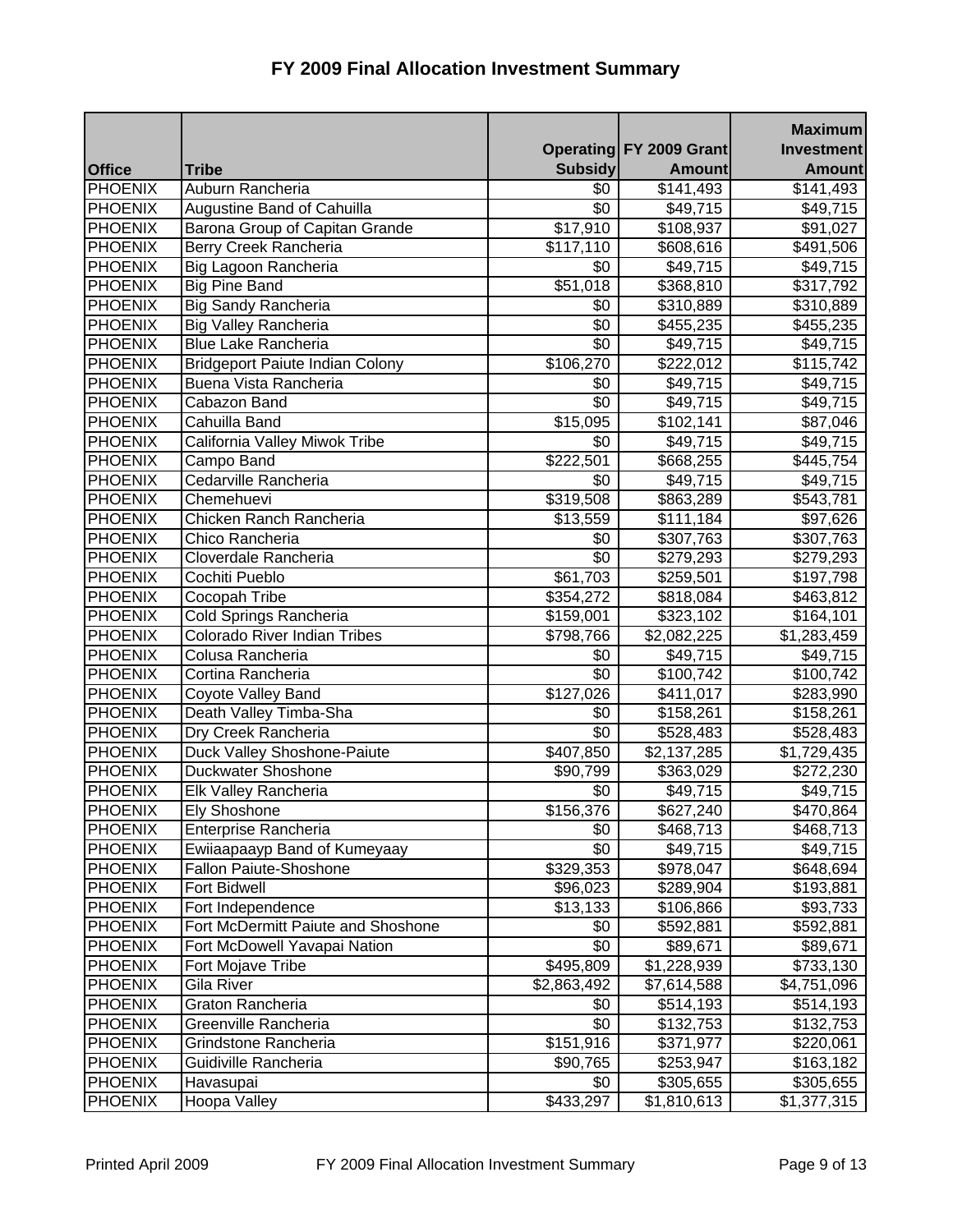|                |                                     |                 |                                | <b>Maximum</b> |
|----------------|-------------------------------------|-----------------|--------------------------------|----------------|
|                |                                     |                 | <b>Operating FY 2009 Grant</b> | Investment     |
| <b>Office</b>  | <b>Tribe</b>                        | <b>Subsidy</b>  | <b>Amount</b>                  | <b>Amount</b>  |
| <b>PHOENIX</b> | Hopi                                | \$258,698       | \$2,737,645                    | \$2,478,948    |
| <b>PHOENIX</b> | <b>Hopland Rancheria</b>            | \$95,543        | \$620,155                      | \$524,612      |
| <b>PHOENIX</b> | Hualapai                            | \$661,357       | \$1,687,002                    | \$1,025,645    |
| <b>PHOENIX</b> | Inaja Band                          | \$0             | \$49,715                       | \$49,715       |
| <b>PHOENIX</b> | Ione Band of Miwok Indians          | \$0             | \$172,266                      | \$172,266      |
| <b>PHOENIX</b> | <b>Isleta Pueblo</b>                | \$127,221       | \$939,337                      | \$812,116      |
| <b>PHOENIX</b> | Jackson Rancheria                   | \$0             | \$49,715                       | \$49,715       |
| <b>PHOENIX</b> | Jamul Indian Village                | \$0             | \$49,715                       | \$49,715       |
| <b>PHOENIX</b> | Jemez Pueblo                        | \$22,409        | \$521,016                      | \$498,607      |
| <b>PHOENIX</b> | Jicarilla Reservation               | \$423,388       | \$1,320,062                    | \$896,674      |
| <b>PHOENIX</b> | Kaibab Band of Paiute               | \$176,605       | \$388,747                      | \$212,141      |
| <b>PHOENIX</b> | Karuk                               | \$845,681       | \$3,660,702                    | \$2,815,021    |
| <b>PHOENIX</b> | La Jolla Band                       | \$59,576        | \$212,843                      | \$153,268      |
| <b>PHOENIX</b> | La Posta Band                       | \$0             | \$49,715                       | \$49,715       |
| <b>PHOENIX</b> | Laguna Pueblo                       | \$222,623       | \$1,510,121                    | \$1,287,498    |
| <b>PHOENIX</b> | Las Vegas Colony                    | \$0             | \$49,715                       | \$49,715       |
| <b>PHOENIX</b> | Laytonville Rancheria               | \$150,159       | \$303,118                      | \$152,959      |
| <b>PHOENIX</b> | Lone Pine Paiute-Shoshone           | \$216,781       | \$409,136                      | \$192,355      |
| <b>PHOENIX</b> | Los Coyotes Band of Cahuilla        | \$0             | \$49,715                       | \$49,715       |
| <b>PHOENIX</b> | Lovelock Colony                     | \$0             | \$58,172                       | \$58,172       |
| <b>PHOENIX</b> | Lower Lake Rancheria                | \$0             | \$49,715                       | \$49,715       |
| <b>PHOENIX</b> | Lytton Rancheria of California      | $\overline{50}$ | \$184,351                      | \$184,351      |
| <b>PHOENIX</b> | Manchester Point Arena Rancheria    | \$185,666       | \$878,442                      | \$692,776      |
| <b>PHOENIX</b> | Manzanita Band                      | \$0             | \$49,715                       | \$49,715       |
| <b>PHOENIX</b> | Mesa Grande Band                    | \$140,067       | \$227,367                      | \$87,299       |
| <b>PHOENIX</b> | <b>Mescalero Reservation</b>        | \$1,123,093     | \$2,401,294                    | \$1,278,201    |
| <b>PHOENIX</b> | Middletown Rancheria                | \$0             | \$56,209                       | \$56,209       |
| <b>PHOENIX</b> | Moapa Band of Paiute                | \$195,423       | \$365,734                      | \$170,310      |
| <b>PHOENIX</b> | Mooretown Rancheria                 | \$196,254       | \$1,062,521                    | \$866,267      |
| <b>PHOENIX</b> | Morongo Band of Cahuilla            | \$76,635        | \$358,806                      | \$282,171      |
| <b>PHOENIX</b> | Nambe Pueblo                        | \$159,472       | \$611,581                      | \$452,109      |
| <b>PHOENIX</b> | Navajo Nation                       | \$15,152,549    | \$84,791,419                   | \$69,638,869   |
| <b>PHOENIX</b> | North Fork Rancheria                | $\sqrt[6]{30}$  | \$1,193,922                    | \$1,193,922    |
| <b>PHOENIX</b> | Ohkay Owingeh (was San Juan Pueblo) | \$77,426        | \$672,864                      | \$595,438      |
| PHOENIX        | Paiute-Shoshone of Bishop Colony    | \$202,729       | \$1,721,788                    | \$1,519,058    |
| PHOENIX        | Pala Bank                           | \$109,466       | \$605,911                      | \$496,446      |
| <b>PHOENIX</b> | Pascua Yaqui Tribe                  | \$2,074,021     | \$5,106,253                    | \$3,032,232    |
| <b>PHOENIX</b> | Paskenta Band of Nomlaki Indian     | \$0             | \$221,333                      | \$221,333      |
| <b>PHOENIX</b> | Pauma Band                          | \$11,022        | \$65,391                       | \$54,370       |
| <b>PHOENIX</b> | Pechanga Band                       | \$0             | \$98,512                       | \$98,512       |
| <b>PHOENIX</b> | Picayune Rancheria                  | \$71,163        | \$988,470                      | \$917,307      |
| PHOENIX        | Picuris Pueblo                      | \$11,840        | \$109,802                      | \$97,962       |
| PHOENIX        | Pinoleville Rancheria               | \$23,886        | \$142,742                      | \$118,856      |
| <b>PHOENIX</b> | <b>Pit River Tribe</b>              | \$0             | \$1,343,892                    | \$1,343,892    |
| <b>PHOENIX</b> | Pojoaque Pueblo                     | \$31,459        | \$213,338                      | \$181,879      |
| <b>PHOENIX</b> | Potter Valley Rancheria             | \$0             | \$49,715                       | \$49,715       |
| <b>PHOENIX</b> | <b>Pyramid Lake Paiute</b>          | \$388,779       | \$880,006                      | \$491,227      |
| <b>PHOENIX</b> | <b>Quartz Valley Reservation</b>    | \$107,463       | \$353,892                      | \$246,429      |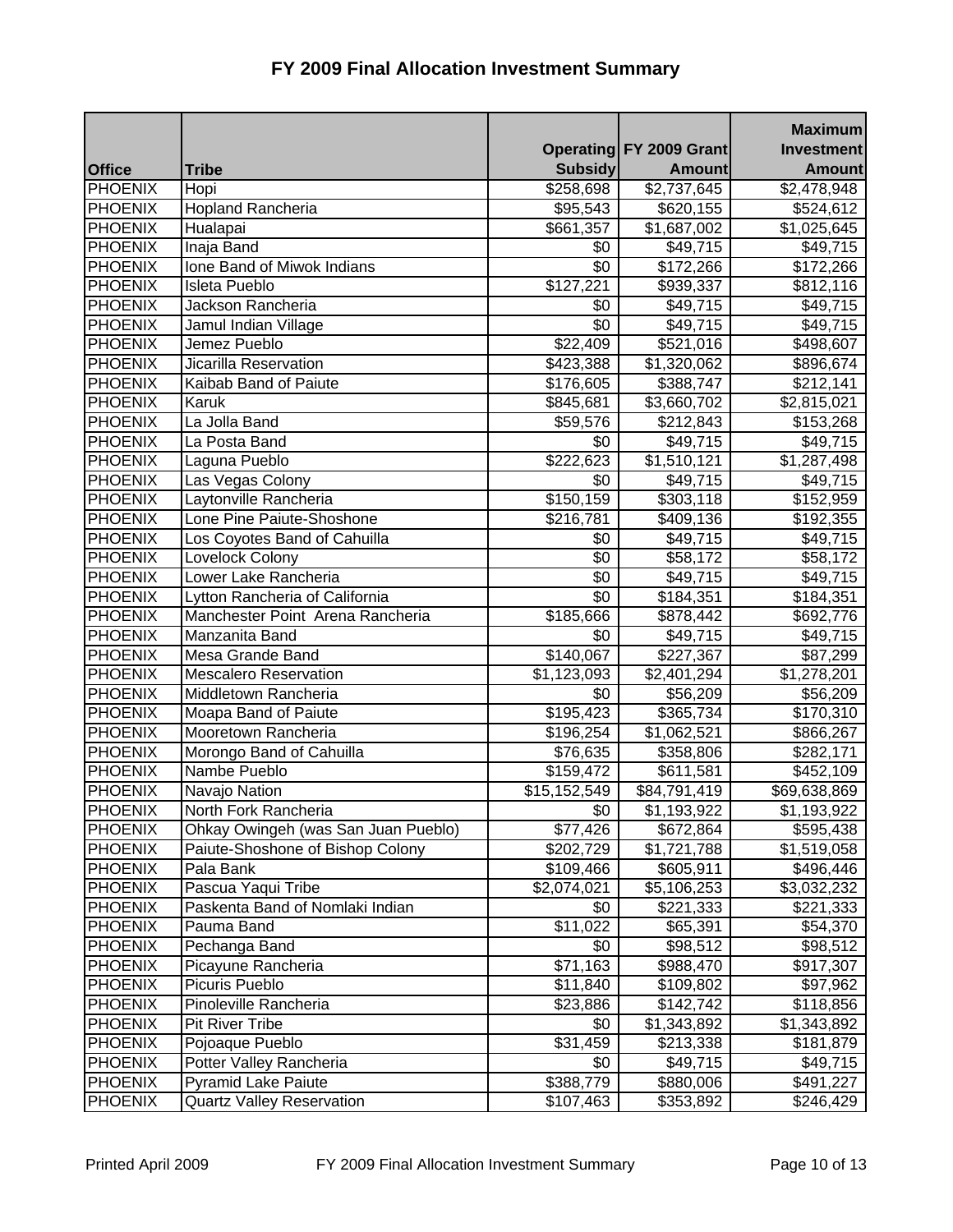|                |                                       |                |                                | <b>Maximum</b> |
|----------------|---------------------------------------|----------------|--------------------------------|----------------|
|                |                                       |                | <b>Operating FY 2009 Grant</b> | Investment     |
| <b>Office</b>  | <b>Tribe</b>                          | <b>Subsidy</b> | <b>Amount</b>                  | <b>Amount</b>  |
| <b>PHOENIX</b> | Quechan Tribe                         | \$587,073      | \$2,045,863                    | \$1,458,789    |
| <b>PHOENIX</b> | Ramona Band                           | \$0            | \$49,715                       | \$49,715       |
| <b>PHOENIX</b> | Redding Rancheria                     | \$0            | \$186,018                      | \$186,018      |
| <b>PHOENIX</b> | Redwood Valley Rancheria              | \$44,028       | \$182,407                      | \$138,379      |
| <b>PHOENIX</b> | Reno-Sparks Colony                    | \$440,528      | \$1,168,698                    | \$728,170      |
| <b>PHOENIX</b> | Resighini Rancheria                   | \$0            | \$49,715                       | \$49,715       |
| <b>PHOENIX</b> | Rincon Reservation                    | \$143,721      | \$336,296                      | \$192,575      |
| <b>PHOENIX</b> | Robinson Rancheria                    | \$83,561       | \$497,112                      | \$413,551      |
| <b>PHOENIX</b> | Rohnerville Rancheria (Bear River Bd) | \$0            | \$60,554                       | \$60,554       |
| <b>PHOENIX</b> | Round Valley Reservation              | \$270,346      | \$2,995,197                    | \$2,724,852    |
| PHOENIX        | Rumsey Rancheria                      | \$0            | \$49,715                       | \$49,715       |
| <b>PHOENIX</b> | Salt River Plma-Maricopa              | \$874,454      | \$2,397,013                    | \$1,522,560    |
| <b>PHOENIX</b> | San Carlos Apache                     | \$2,181,410    | \$6,070,885                    | \$3,889,475    |
| <b>PHOENIX</b> | San Felipe Pueblo                     | \$0            | \$538,125                      | \$538,125      |
| <b>PHOENIX</b> | San Ildefonso Pueblo                  | \$119,896      | \$389,676                      | \$269,780      |
| PHOENIX        | San Juan Southern Paiute Tribe        | \$0            | \$120,998                      | \$120,998      |
| <b>PHOENIX</b> | San Manuel Band                       | \$0            | \$49,715                       | \$49,715       |
| <b>PHOENIX</b> | San Pasqual Band                      | \$202,586      | \$471,670                      | \$269,083      |
| <b>PHOENIX</b> | San Rosa Band of Cahuilla             | \$4,645        | \$61,489                       | \$56,844       |
| <b>PHOENIX</b> | Sandia Pueblo                         | \$19,799       | \$274,154                      | \$254,355      |
| <b>PHOENIX</b> | Santa Ana Pueblo                      | \$21,426       | \$195,775                      | \$174,349      |
| <b>PHOENIX</b> | Santa Clara Pueblo                    | \$151,381      | \$827,893                      | \$676,512      |
| <b>PHOENIX</b> | Santa Rosa Rancheria                  | \$206,055      | \$449,475                      | \$243,420      |
| <b>PHOENIX</b> | Santa Ynez Band of Chumash            | \$13,050       | \$259,497                      | \$246,447      |
| <b>PHOENIX</b> | Santa Ysabel Reservation              | \$0            | \$75,385                       | \$75,385       |
| <b>PHOENIX</b> | Santo Domingo Pueblo                  | \$145,961      | \$914,390                      | \$768,429      |
| <b>PHOENIX</b> | Scotts Valley (Pomo)                  | \$0            | \$140,275                      | \$140,275      |
| <b>PHOENIX</b> | Sherwood Valley Rancheria             | \$98,002       | \$449,930                      | \$351,929      |
| PHOENIX        | Shingle Springs Rancheria             | \$0            | \$395,227                      | \$395,227      |
| PHOENIX        | Smith River Rancheria                 | \$0            | \$749,784                      | \$749,784      |
| PHOENIX        | Soboba Band                           | \$102,990      | \$180,430                      | \$77,440       |
| <b>PHOENIX</b> | Stewarts Point Rancheria              | \$0            | \$374,561                      | \$374,561      |
| <b>PHOENIX</b> | Sulphur Bank Rancheria                | \$0            | \$80,362                       | \$80,362       |
| PHOENIX        | Summit Lake Paiute Tribe              | \$0            | \$49,715                       | \$49,715       |
| PHOENIX        | Susanville Rancheria                  | \$176,137      | \$699,359                      | \$523,222      |
| PHOENIX        | Sycuan Band of Kumeyaay Nation        | \$0            | \$49,715                       | \$49,715       |
| PHOENIX        | Table Bluff Rancheria, Wiyot Tribe    | \$0            | \$49,715                       | \$49,715       |
| PHOENIX        | Table Mountain Rancheria              | \$0            | \$49,715                       | \$49,715       |
| <b>PHOENIX</b> | Taos Pueblo                           | \$75,917       | \$655,966                      | \$580,049      |
| PHOENIX        | Te-Moak                               | \$584,184      | \$1,350,392                    | \$766,207      |
| PHOENIX        | Tesuque Pueblo                        | \$19,774       | \$159,169                      | \$139,395      |
| <b>PHOENIX</b> | Tohono O'Odham Nation                 | \$872,619      | \$5,490,084                    | \$4,617,465    |
| <b>PHOENIX</b> | Tonto Apache of Arizona               | \$0            | \$49,715                       | \$49,715       |
| <b>PHOENIX</b> | Torres-Martinez Band of Cahuilla      | \$84,317       | \$254,613                      | \$170,296      |
| <b>PHOENIX</b> | Trinidad Rancheria                    | \$0            | \$49,715                       | \$49,715       |
| <b>PHOENIX</b> | Tule River Indian Tribe               | \$316,767      | \$1,598,196                    | \$1,281,429    |
| PHOENIX        | Tulomne Rancheria                     | \$71,054       | \$409,192                      | \$338,137      |
| <b>PHOENIX</b> | <b>Twenty Nine Palms Band</b>         | \$0            | \$49,715                       | \$49,715       |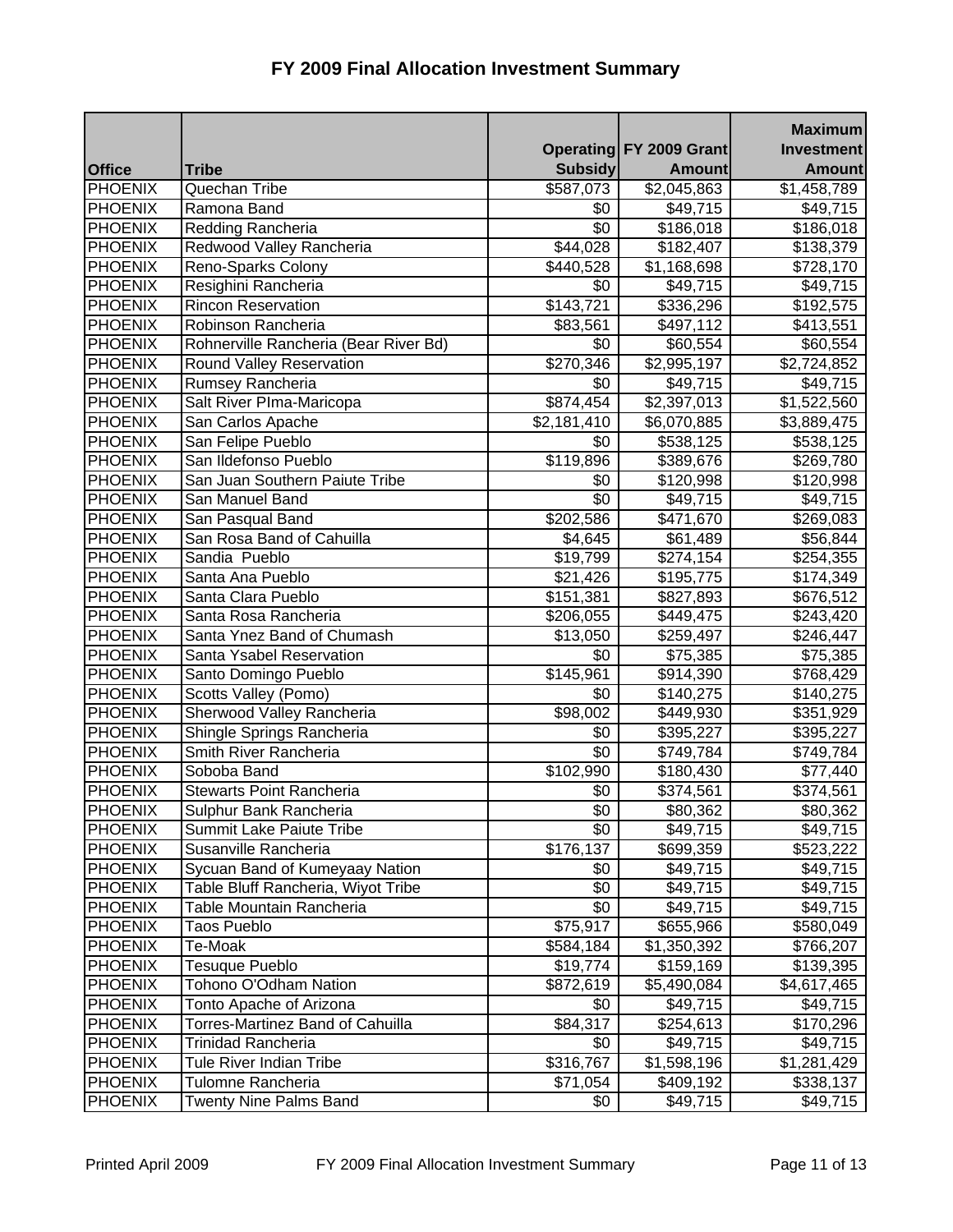|                |                                        |                |                         | <b>Maximum</b>    |
|----------------|----------------------------------------|----------------|-------------------------|-------------------|
|                |                                        |                | Operating FY 2009 Grant | <b>Investment</b> |
| <b>Office</b>  | <b>Tribe</b>                           | <b>Subsidy</b> | <b>Amount</b>           | <b>Amount</b>     |
| <b>PHOENIX</b> | Upper Lake Rancheria (Habematolel Pomo | \$0            | \$127,336               | \$127,336         |
| <b>PHOENIX</b> | Utu Utu Gwaiti Paiute                  | \$0            | \$49,715                | \$49,715          |
| <b>PHOENIX</b> | Viejas Group of Capitan Grande         | \$69,700       | \$100,139               | \$30,439          |
| <b>PHOENIX</b> | <b>Walker River Paiute Tribe</b>       | \$411,564      | \$1,097,490             | \$685,925         |
| PHOENIX        | <b>Washoe Tribe</b>                    | \$502,387      | \$1,879,613             | \$1,377,226       |
| <b>PHOENIX</b> | White Mountain Apache (Fort Apache)    | \$2,107,510    | \$7,690,791             | \$5,583,280       |
| <b>PHOENIX</b> | Winnemucca Colony                      | \$0            | \$49,715                | \$49,715          |
| <b>PHOENIX</b> | Yavapai-Apache (Camp Verde)            | \$323,587      | \$1,248,793             | \$925,206         |
| <b>PHOENIX</b> | Yavapai-Prescott                       | \$0            | \$49,715                | \$49,715          |
| <b>PHOENIX</b> | Yerington Paiute Tribe                 | \$104,377      | \$871,234               | \$766,857         |
| PHOENIX        | Yomba Shoshone Tribe                   | \$105,492      | \$219,707               | \$114,215         |
| <b>PHOENIX</b> | Ysleta Del Sur                         | \$16,138       | \$1,103,229             | \$1,087,091       |
| <b>PHOENIX</b> | Yurok Tribe                            | \$99,333       | \$3,291,484             | \$3,192,151       |
| <b>PHOENIX</b> | Zia Pueblo                             | \$25,500       | \$175,366               | \$149,866         |
| <b>PHOENIX</b> | Zuni Tribe                             | \$780,012      | $\overline{3,}155,825$  | \$2,375,813       |
| <b>PHOENIX</b> | <b>TOTAL</b>                           | \$43,893,110   | \$204,035,708           | \$160,142,594     |
| <b>SEATTLE</b> | <b>Burns-Paiute Colony</b>             | \$10,725       | \$260,751               | \$250,026         |
| <b>SEATTLE</b> | <b>Chehalis Confederated Tribes</b>    | \$156,718      | \$689,529               | \$532,811         |
| <b>SEATTLE</b> | <b>Coeur D'Alene Tribe</b>             | \$383,915      | \$1,169,934             | \$786,019         |
| <b>SEATTLE</b> | <b>Colville Confederated Tribes</b>    | \$830,704      | \$4,950,961             | \$4,120,256       |
| <b>SEATTLE</b> | Coos Bay Confederated Tribes           | \$202,243      | \$762,820               | \$560,576         |
| <b>SEATTLE</b> | Coquille Indian Tribe                  | \$274,973      | \$973,061               | \$698,088         |
| <b>SEATTLE</b> | <b>Cow Creek Tribes</b>                | \$0            | \$731,630               | \$731,630         |
| <b>SEATTLE</b> | <b>Cowlitz Tribe</b>                   | \$0            | \$1,985,191             | \$1,985,191       |
| <b>SEATTLE</b> | Fort Hall Shoshone-Bannock             | \$320,339      | \$1,504,231             | \$1,183,892       |
| <b>SEATTLE</b> | <b>Grand Ronde Confederated Tribes</b> | \$60,849       | \$3,204,093             | \$3,143,244       |
| <b>SEATTLE</b> | Hoh Indian Tribe                       | \$23,314       | \$160,070               | \$136,755         |
| <b>SEATTLE</b> | Jamestown S'Klallam Tribe              | \$0            | \$328,423               | \$328,423         |
| <b>SEATTLE</b> | Kalispel Indian Community              | \$24,472       | \$146,017               | \$121,545         |
| <b>SEATTLE</b> | <b>Klamath Tribes</b>                  | \$227,472      | \$2,298,977             | \$2,071,504       |
| <b>SEATTLE</b> | Kootenai Tribe                         | \$9,026        | \$83,860                | \$74,834          |
| <b>SEATTLE</b> | Lower Elwha Tribal Community           | \$77,712       | \$775,002               | \$697,289         |
| <b>SEATTLE</b> | Lummi Tribe                            | \$431,200      | \$3,075,300             | \$2,644,100       |
| <b>SEATTLE</b> | Makah Indian Tribe                     | \$157,396      | \$768,391               | \$610,995         |
| <b>SEATTLE</b> | Muckleshoot Indian Tribe               | \$460,282      | \$1,005,734             | \$545,453         |
| <b>SEATTLE</b> | Nez Perce Tribe                        | \$286,918      | \$1,219,836             | \$932,919         |
| <b>SEATTLE</b> | Nisqually Indian Community             | \$77,692       | \$535,292               | \$457,600         |
| <b>SEATTLE</b> | Nooksack Tribe                         | \$86,816       | \$766,333               | \$679,517         |
| <b>SEATTLE</b> | Port Gamble Indian Community           | \$177,039      | \$890,936               | \$713,897         |
| SEATTLE        | Puyallup Tribe                         | \$126,962      | \$2,099,517             | \$1,972,556       |
| <b>SEATTLE</b> | Quileute Tribe                         | \$50,222       | \$649,322               | \$599,100         |
| <b>SEATTLE</b> | <b>Quinault Tribe</b>                  | \$186,503      | \$1,855,632             | \$1,669,129       |
| <b>SEATTLE</b> | <b>Samish Nation</b>                   | \$0            | \$533,759               | \$533,759         |
| <b>SEATTLE</b> | Sauk-Suiattle Indian Tribe             | \$174,085      | \$370,542               | \$196,457         |
| <b>SEATTLE</b> | Shoalwater Bay Tribe                   | \$19,967       | \$268,513               | \$248,545         |
| <b>SEATTLE</b> | <b>Siletz Confederated Tribes</b>      | \$625,538      | \$3,635,558             | \$3,010,019       |
| <b>SEATTLE</b> | Skokomish Indian Tribe                 | \$72,750       | \$657,253               | \$584,502         |
| <b>SEATTLE</b> | Snoqualmie                             | \$0            | \$308,373               | \$308,373         |